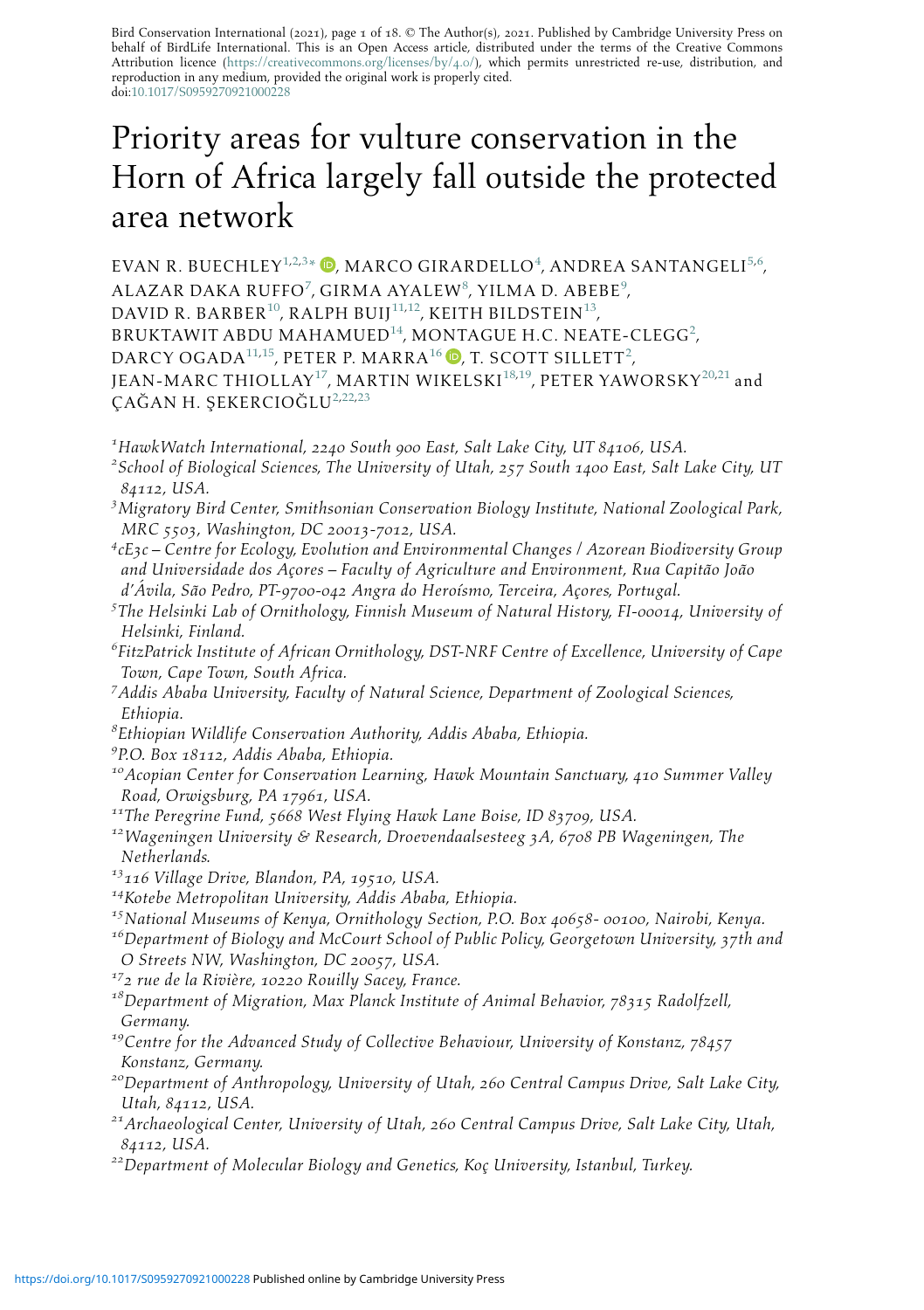- <span id="page-1-1"></span><sup>23</sup>KuzeyDoğa Derneği, Ortakapı Mah. Sehit Yusuf Bey Cad. No:69 Kat:1 36100 Merkez, Kars, Turkey.
- <span id="page-1-0"></span>\*Author for correspondence; email: [ebuechley@gmail.com](mailto:ebuechley@gmail.com)

(Received 10 February 2021; revision accepted 05 May 2021)

#### Summary

Vulture populations are in severe decline across Africa and prioritization of geographic areas for their conservation is urgently needed. To do so, we compiled three independent datasets on vulture occurrence from road-surveys, GPS-tracking, and citizen science (eBird), and used maximum entropy to build ensemble species distribution models (SDMs). We then identified spatial vulture conservation priorities in Ethiopia, a stronghold for vultures in Africa, while accounting for uncertainty in our predictions. We were able to build robust distribution models for five vulture species across the entirety of Ethiopia, including three Critically Endangered, one Endangered, and one Near Threatened species. We show that priorities occur in the highlands of Ethiopia, which provide particularly important habitat for Bearded Gypaetus barbatus, Hooded Necrosyrtes monachus, Rüppell's Gyps rüppelli and White-backed Gyps africanus Vultures, as well as the lowlands of north-eastern Ethiopia, which are particularly valuable for the Egyptian Vulture Neophron percnopterus. One-third of the core distribution of the Egyptian Vulture was protected, followed by the White-backed Vulture at one-sixth, and all other species at one-tenth. Overall, only about onefifth of vulture priority areas were protected. Given that there is limited protection of priority areas and that vultures range widely, we argue that measures of broad spatial and legislative scope will be necessary to address drivers of vulture declines, including poisoning, energy infrastructure, and climate change, while considering the local social context and aiding sustainable development.

Keywords: conservation prioritization, Ethiopia, vulture safe zones, ecological niche modeling, species distribution model (SDM)

# Introduction

Current species extinction rates are an estimated 1,000 times over the background rate and are expected to increase with growing anthropogenic pressures worldwide (Barnosky et al. [2011](#page-12-0)). Loss of species and wildlife abundance is compromising ecological processes, reducing ecosystem ser-vices, and directly affecting humans (Şekercioğlu [2010](#page-16-0), Cadotte et al. [2011](#page-13-0)). Tropical biodiversity is generally less studied than temperate biodiversity (Trimble and van Aarde [2012](#page-17-0)) and the tropics are expected to experience the greatest biodiversity losses in the  $21^{st}$  century (Alroy [2017](#page-12-1)). Overcoming this trend will require international investment and local community support (Ghosh-Harihar et al. [2019](#page-13-1)). As biodiversity and threats are unevenly distributed, limited research and conservation investments should be strategically targeted to maximize effectiveness (Brooks et al. [2006](#page-13-2)) and to fill threat gaps (Joppa et al. [2016](#page-14-0)).

As scavengers, vultures constitute the most endangered functional guild of birds and their populations are in severe decline worldwide (Buechley and Şekercioğlu [2016](#page-13-3)a,[b](#page-13-4)). They are a top conservation priority because they are highly threatened and provide critical ecological functions by quickly consuming carrion, contributing to nutrient cycling and regulation of problematic facultative scavengers (Ogada et al. 2012) and, potentially, controlling disease (Buechley and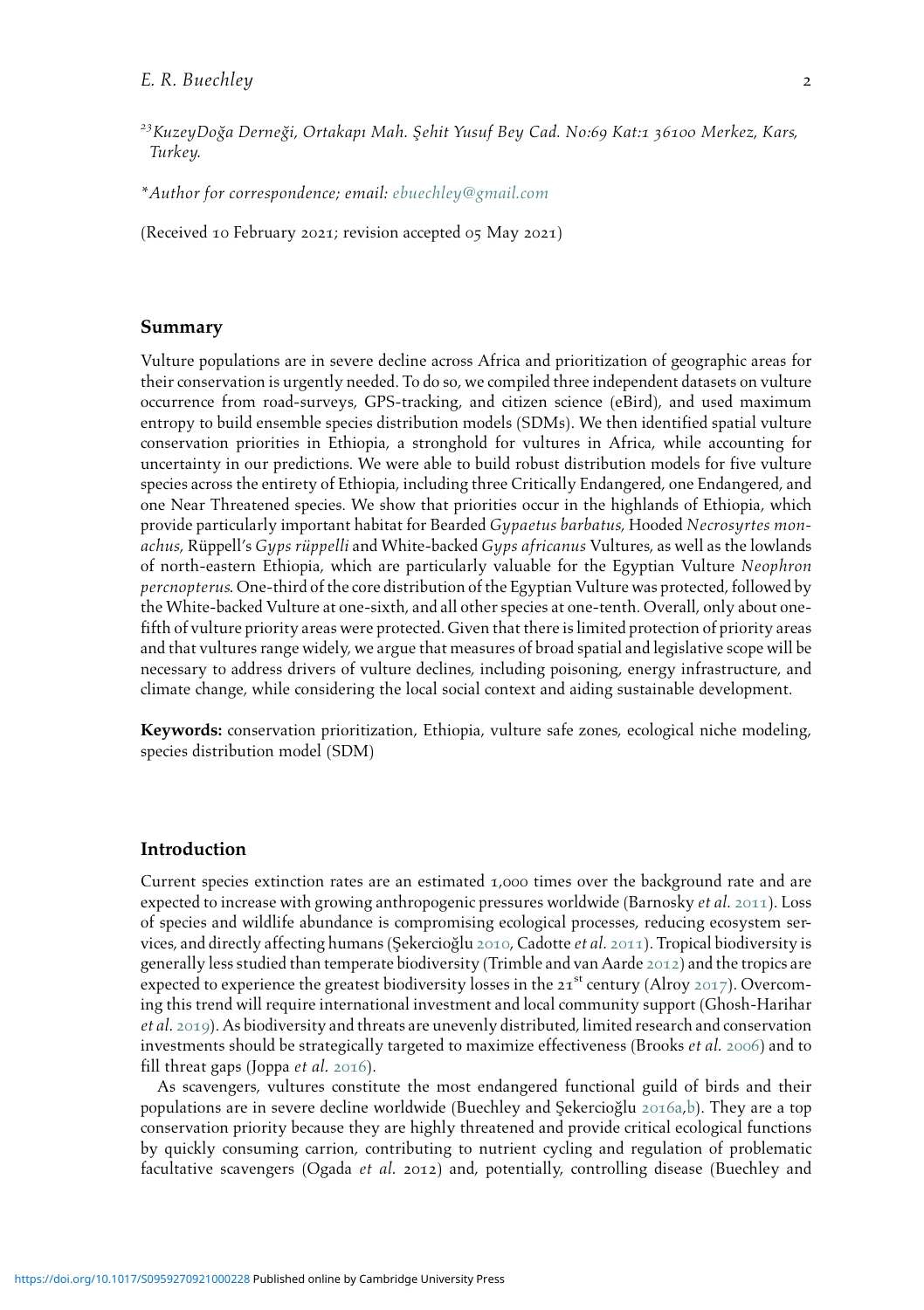Sekercioğlu [2016](#page-13-5)a, Devault et al. 2016, Plaza et al. [2020](#page-15-0)). Vultures face a range of threats, including most notably, poisoning, toxic veterinary drugs, loss of food availability, and collision and elec-trocution on energy infrastructure (Buechley and Sekercioğlu [2016](#page-13-3)a, Botha et al. [2017](#page-12-2), Plaza et al. [2019](#page-15-1)). Given their broad distributions, large individual home ranges, and long-distance nomadic and migratory movements, conservation of vultures is challenging (e.g. Runge *et al.* [2014](#page-16-1), [2015](#page-16-2)). Prioritizing geographic areas for conservation actions is needed (Mukherjee et al. [2014](#page-15-2), Santangeli et al. [2019](#page-16-3)a). Indeed, the recently published Multi-Species Action Plan to Conserve African-Eurasian Vultures (Vulture MSAP), which is based on extensive expert input, provides a roadmap for vulture conservation across Africa and Eurasia, highlighting the need to identify threats and prioritize conservation actions at different spatial scales (Botha et al. [2017](#page-12-2)).

To identify spatial conservation priorities, it is essential to know the distribution and habitat use of species. Species distribution models (SDMs) are an important tool used to identify priority habitats and to forecast anthropogenic effects on species (Guisan and Thuiller [2005](#page-14-1), Aryal et al. [2016](#page-12-3)). Combined with information on protected areas and existing threats to species, SDMs can help identify conservation priorities (Ferraz et al. [2012](#page-13-6), Evans et al. [2018](#page-13-7)). However, the accuracy of SDMs is limited by the availability of both occurrence (i.e. where a species occurs) and predictor variables (i.e. spatial layers relevant to model a species' distribution) (Fletcher Ir et al.  $2018$ ), both of which can be limited in the Global South. Targeted survey data are costly and time consuming, and thus generally scarce. Bio-logging (e.g. GPS tracking) can be used to model species' distributions (e.g. Coxen et al.  $2017$ ), but can suffer from small sample sizes. Citizen science data (e.g. eBird; Sullivan *et al.* [2014](#page-16-4)) are being increasingly used to fill information gaps and have been shown to be useful for modelling bird distributions and population trends (Horns et al.  $2018$ , Fink et al. 2019), but have spatial and observer biases (Fletcher Jr et al. [2018](#page-13-8), Horns et al. [2018](#page-14-2), Fink et al. 2019, Neate-Clegg et al. [2020](#page-15-3)). Combining multiple data sources to model species' distributions can help increase predictive accuracy and account for sampling biases (Fletcher Jr et al. [2018](#page-13-8), Miller et al. [2019](#page-14-3)).

Here we used an SDM framework to identify spatial conservation priorities for vultures in Ethiopia, a high-priority country for vulture conservation (Santangeli et al. [2019](#page-16-3)a). Our aims were to: 1) model the distribution of each vulture species; 2) identify vulture conservation priority areas; and 3) assess how well protected vulture priority areas are. We incorporated three independent datasets on vulture occurrence (road-surveys, GPS-tracking, and citizen science) to build robust predictions on vulture space use. Our results provide a framework for where to prioritize conservation work on endangered vultures in the Horn of Africa.

# Methods

#### Study location and species

The study took place in Ethiopia, a biologically diverse and little-studied country, which supports one of the most species rich and abundant vulture communities worldwide (Mundy et al. [1993](#page-15-4), Buechley et al. [2019](#page-13-7)). It is also the second most populous country in Africa and has a high human population growth rate (2.46% per year) (World Bank [2019](#page-17-1)b). Despite being one of the poorest countries in the world, Ethiopia is developing rapidly (World Bank [2019](#page-17-2)a), and there is severe pressure on natural ecosystems. Seven vulture species reside in Ethiopia: Bearded Gypaetus barbatus ('Near Threatened'), Egyptian Neophron percnopterus ('Endangered'), Hooded Necrosyrtes monachus ('Critically Endangered'), Lappet-faced Torgos tracheliotos ('Endangered'), Rüppell's Gyps rueppelli ('Critically Endangered'), Whitebacked Gyps africanus ('Critically Endangered'), and White-headed Trigonoceps occipitalis ('Critically Endangered') (Botha et al. [2017](#page-12-2)). The largest African populations of Bearded and Egyptian Vultures are thought to occur in Ethiopia (Arkumarev et al.  $2014$ , Botha et al. [2017](#page-12-2)).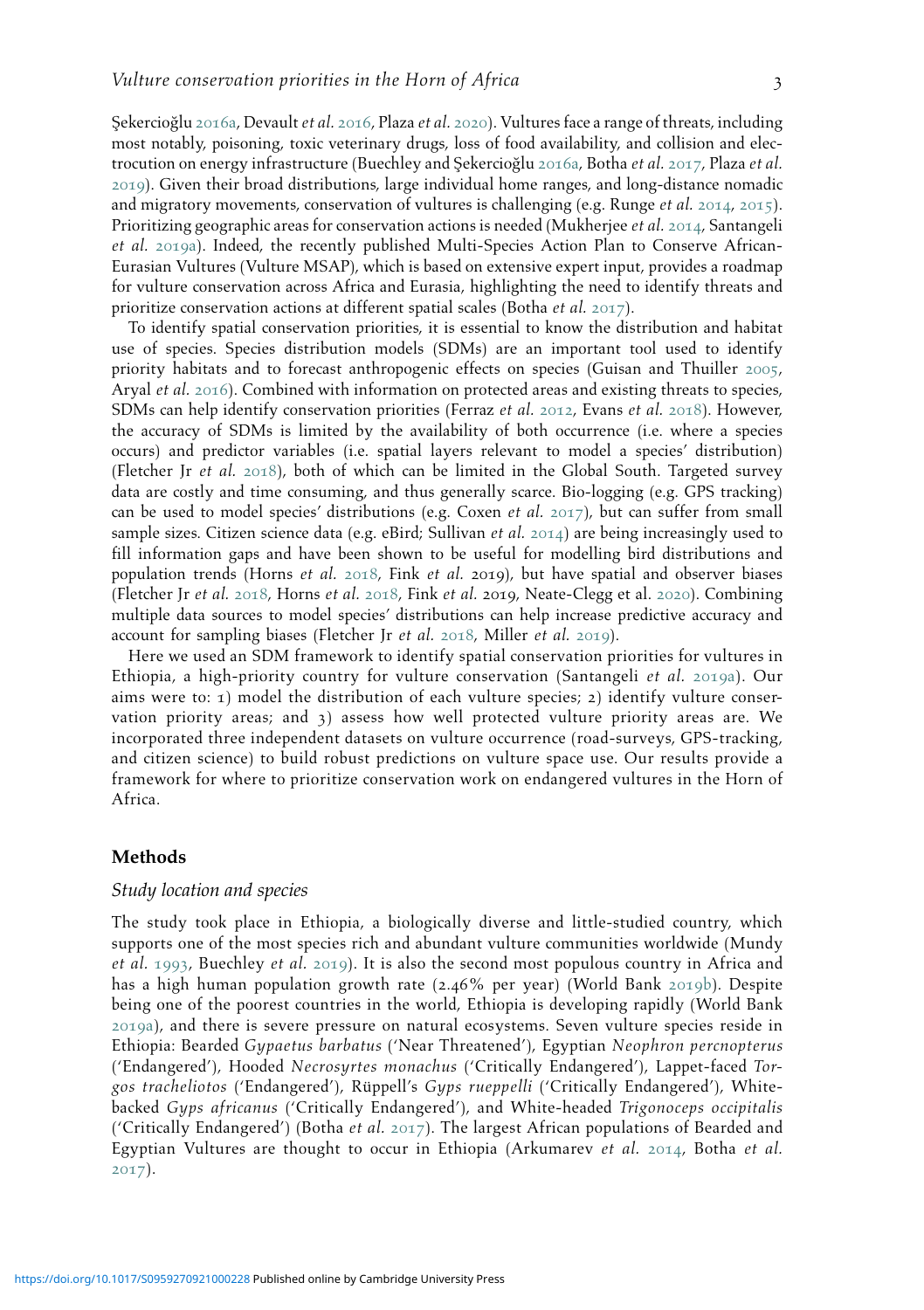# E. R. Buechley 4

#### Species occurrence data

Vulture occurrence data were acquired from three independent sources: road-surveys, satellite telemetry, and citizen science. Road-surveys took place in Ethiopia from 2010 to 2018, whereby two experienced raptor biologists completed 10,857 km of surveys, while driving at speeds <60 km per hour during daylight hours, identifying perched and flying vultures within  $\tau$  km of the road. Citizen science observations of vultures were downloaded via the comprehensive eBird Basic Dataset (Sullivan *et al.* [2014](#page-16-4)) for Ethiopia, and censored to minimise sampling and observer bias, following specific recommendations and code provided by Johnston et al. ([2019](#page-14-4)). Satellite tracking data were collected by deploying 34 solar-powered GPS-transmitters on vultures in or ranging through Ethiopia from 2012 to 2018, including 15 Egyptian, eight White-backed, six Hooded, three Ruppell's, and two Lappet-faced vultures. See Figure S<sub>1</sub> in the online supplementary material for an overview of occurrence data. Further details on acquisition and treatment of occurrence data are in Appendix S1.

Each dataset had strengths and weaknesses. For example, road-surveys were designed to have broad geographic coverage and high data quality, but were limited by the extent of the road network and security concerns inhibiting access to some areas. Further, road-surveys took place only during the dry season, and seasonal differences in vulture ranging behaviour has been shown elsewhere in Africa (e.g. Kendall *et al.* [2014](#page-14-5)), indicating that these surveys may not have captured each species' full environmental niche. In contrast, satellite-tracking provided a picture of the habitat use of individual vultures throughout the full annual cycle, but had a limited sample of individuals. Meanwhile, citizen science data had broad geographic and temporal coverage, but were spatially biased towards urban centres and birding "hotspots", and may have suffered from lower data quality due to potential species misidentification (e.g. Fink et al. 2019). We recognize that each of the data types was therefore capturing different aspects of the species' ecological niche and at somewhat different spatial and temporal scales, and we see that as a net benefit of our approach. By incorporating multiple data types, we maximized the number of species for which we had sufficient data to model distributions, while also incorporating data that captured different aspects of each species' environmental niche.

All analyses were completed in R (Version 3.1.0; R Core Team [2019](#page-15-5)). For eBird data, occurrence points were observations for each species spatially rarefied to a 1-km distance, while the background sample was the location of all complete checklists (Coxen *et al.* [2017](#page-13-1)). For road-survey data, we buffered road transects by 1 km on both sides of the road, overlaid a 1-km<sup>2</sup> raster grid over the survey area, and aggregated observations for each species within each pixel, such that any pixel where a given vulture species was sighted was given a value of  $\tau$  (occurrence), whereas pixels where that vulture species was not encountered were given a value of 0 (background). For satellite tracking data, we calculated the 95% minimum convex polygon (MCP) cumulative home range ('adehabitatHR' package; Clemente Calenge [2011](#page-13-9)) of all tracked individuals of each species (with one exception: we calculated separate MCPs for two Hooded Vulture populations that did not overlap from transmitter deployments in northern and southern Ethiopia). Tracked vulture locations within each species' MCP were used as occurrence points, while background points were drawn from a systematic sample of 10,000 evenly spaced points within the MCP for each species (Benson [2013](#page-12-5)).

#### Environmental variables

We compiled environmental data that were expected to influence vulture use, including habitat type (European Space Agency [2017](#page-13-10)), elevation and ruggedness (Robinson *et al.* [2014](#page-15-6)), human footprint (Venter et al. [2016](#page-17-3)), climate (annually averaged temperature, precipitation, wind, solar radiation; Fick and Hijmans [2017](#page-13-4)), latitude and longitude. Prior to modelling, we assessed correlation of predictor variables by creating a correlation matrix using 'corrplot' (Wei and Simko [2013](#page-17-4)), and reviewed the variance inflation factors using the 'usdm' package (Naimi 2015). We used a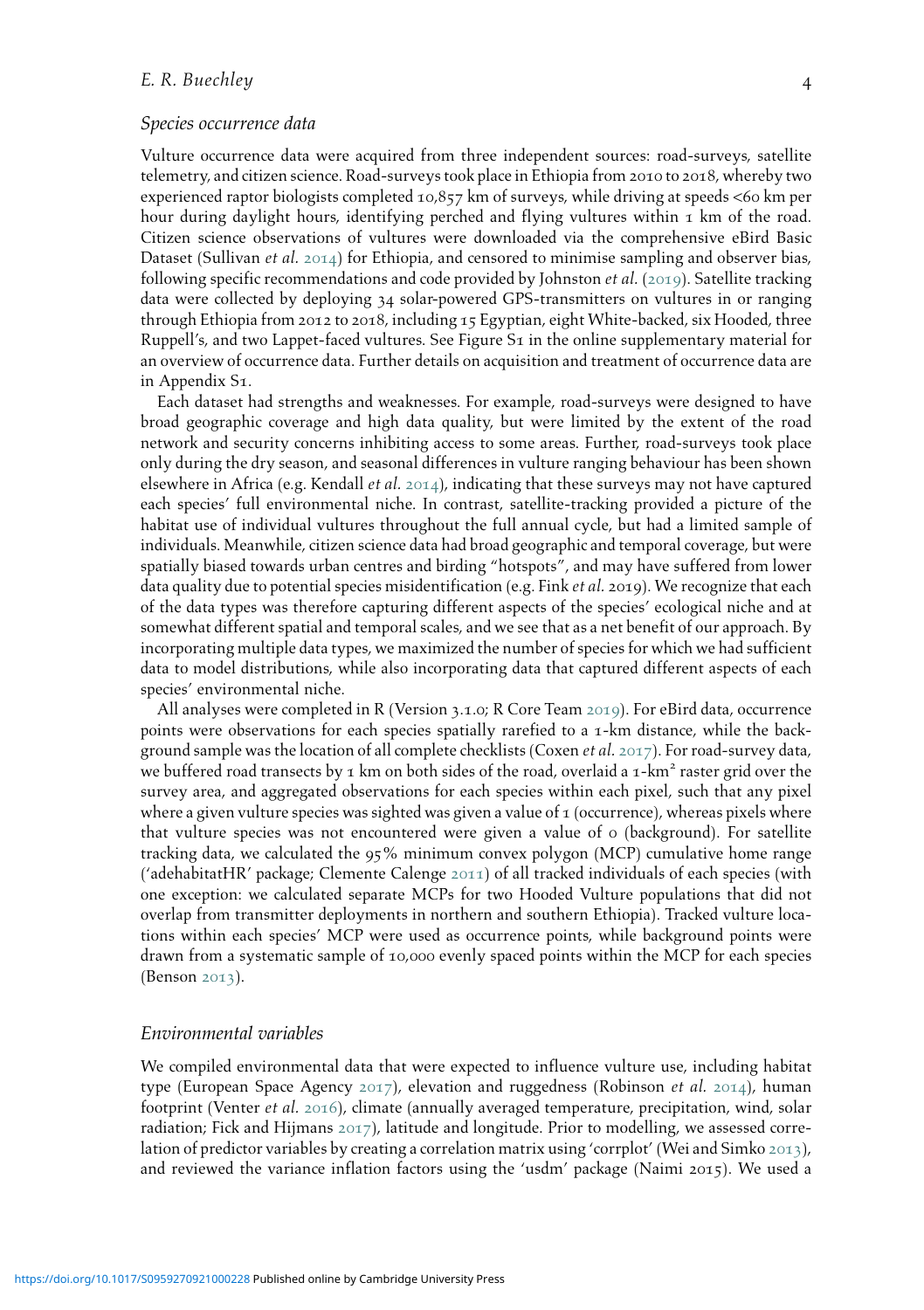cutoff of  $|r| = 0.60$  as an indication of strong co-linearity (Crandall *et al.* 2015). Elevation and temperature were inversely correlated  $(|r| = -1)$  and we thus excluded elevation because temperature was expected to have a more direct biological effect. Wind, precipitation, and longitude were highly correlated with other variables and were removed, leaving us with 12 predictor variables: latitude, ruggedness, human footprint, distance to cropland, distance to desert, distance to forest, distance to grassland, distance to shrubland, distance to urban, categorical landcover class, temperature, and solar radiation (Figure S3). Further details on processing of predictor variables can be found in Appendix S1.

#### Species distribution models

We modelled the distributions of seven vulture species in Ethiopia using maximum entropy (Maxent; Phillips et al. [2006](#page-15-7)). Maxent is the most widely used species distribution modeling technique (Elith et al. [2011](#page-13-11)). To maximize the accuracy of Maxent models, it is important to account for sampling bias of occurrence points, to select the appropriate background sample, and to select the best regularization multiplier (Merow *et al.* [2013](#page-14-6)). To address these concerns, we spatially thinned each dataset, carefully selected the background sample, and tested a range of regularization multipliers. Maxent was run using the package 'ENMeval' (Muscarella et al. [2014](#page-15-1)), using "algorithm = 'maxent.jar'", which interfaces with the standalone Maxent program (Version  $3.4.1$ ; Phillips and Dudík [2020](#page-16-5)). For each data type and species combination, we ran a suite of models with a range of regularization multiplier values (from  $\tau$  to  $\tau$ , by  $\tau$ ) and feature class combinations (L, LQ, H, LQH, LQHP, LQHPT; where  $L =$  linear,  $Q =$  quadratic,  $H =$  hinge,  $P =$ product and  $T =$  threshold), or up to 24 models each. To assess the predictive capacity of each model, we used k-fold internal cross validation (Merow *et al.* [2013](#page-14-6)) with four folds (we used 75% of the data to train the model and 25% of the data to test the model), using the 'block' data partitioning method, which spatially partitions data into four bins by the lines of latitude and longitude that divide occurrence localities as equally as possible. We selected the top model for each species and data type using Akaike information criteria corrected for small sample sizes (AICc) (Burnham and Anderson [2004](#page-13-12), Muscarella et al. [2014](#page-15-1)). Predictive accuracy of top models was assessed from the AUC<sub>test</sub> score, which measures the model's ability to discriminate between conditions at occurrence versus background locations (Muscarella *et al.* [2014](#page-15-1)). We also report OR<sub>MTP</sub> which is the average omission rate of the occurrence records at the minimum training presence (MTP) threshold, where MTP represents an estimate of species habitat suitability (Muscarella *et al.* [2014](#page-15-1), Taylor *et al.* [2020](#page-16-6)). We deemed models with  $AUC_{test}$  values >0.60 to be informative (Randin *et al.* [2006](#page-15-8)).

Next, we compared the top predictions for each species and data type, using Hellinger's I statistic. Hellinger's I values range from 0 (no overlap) to 1 (complete overlap), quantifying niche overlap over geographic space while making no assumptions about species density (Warren et al. [2008](#page-17-5)).

Then for each species we created an ensemble species distribution model. To do so, we weighted the top species-data type model by its respective AUC test score and then summed them. We mapped the final predicted ensemble distribution of each species across Ethiopia, interpreted as relative habitat suitability (Merow et al. [2013](#page-14-6)).

To estimate uncertainty in our predictions, we took 10 bootstrap samples of the training datasets and ran predictions for each species and data type combination on each bootstrapped sample. We then calculated the standard deviation of the predicted values for each species and data type combination and derived an overall map of the uncertainty in the modelled distribution for each species by taking the average of the standard deviation values across each data type.

We identified the core distribution of each species within Ethiopia as the top 30% of its predicted distribution areas. While the 30% threshold is somewhat arbitrary, it follows other recent work prioritizing conservation areas for vultures across the Old World (Santangeli et al. [2019](#page-16-3)a). We then calculated overlap of the core distribution with protected areas (PAs; considering IUCN protected area categories I to VI; IUCN and UNE P-WCMC [2018](#page-14-3)) and Important Bird and Biodiversity Areas (IBAs; BirdLife International [2020](#page-12-6)).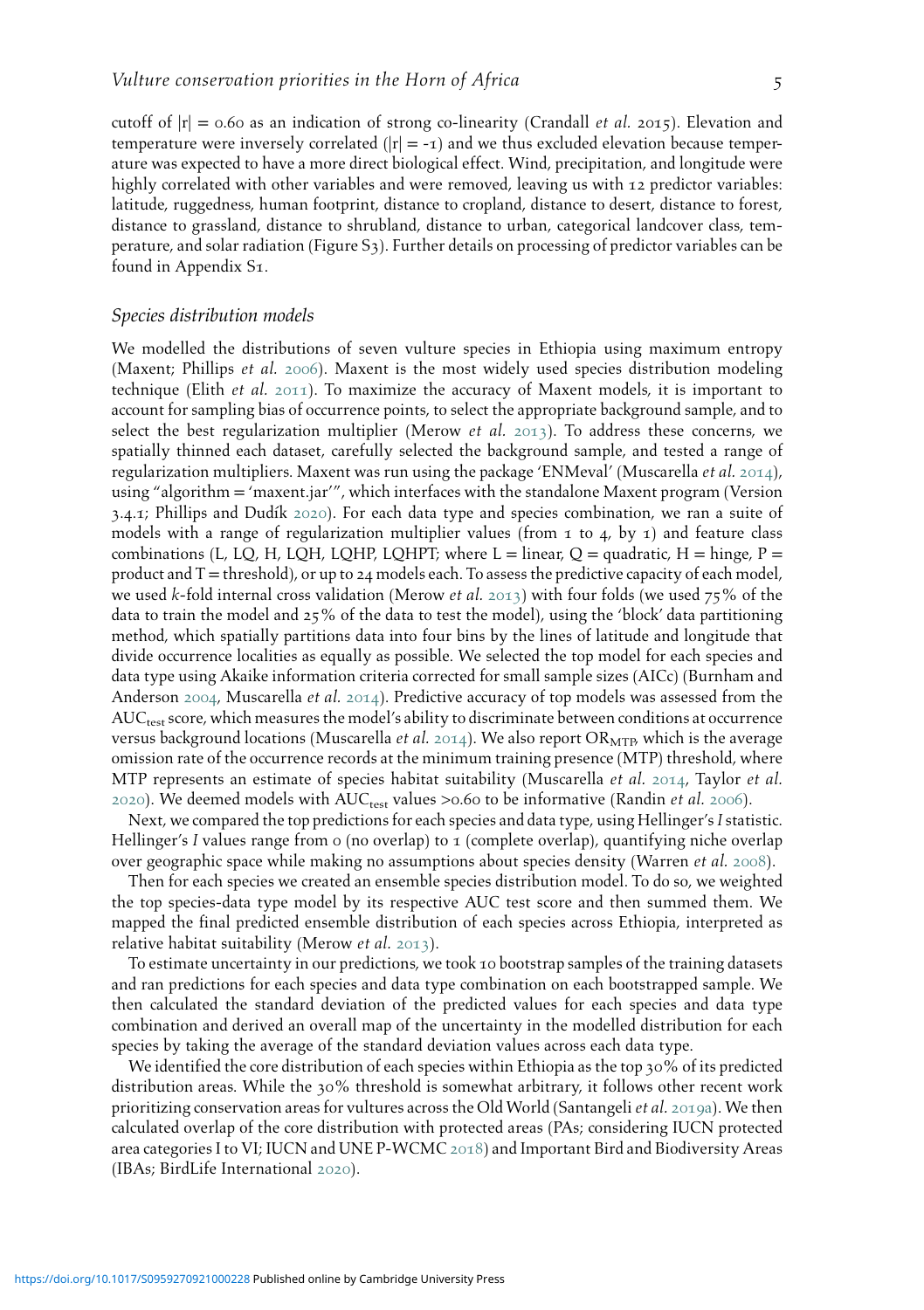# E. R. Buechley 6

#### Identifying priority conservation areas

We combined the final ensemble species distributions for each vulture species to identify priority conservation areas for all vultures in Ethiopia using software Zonation Version 4.0 (Moilanen et al. [2014](#page-14-7)). Zonation ranks areas of conservation importance by iteratively removing grid cells starting from those that have the lowest value for conservation. We used the core area cell removal method (CAZ), such that high priority areas include important habitat for each species, i.e. a 'leave no species behind' approach, at a 1-km<sup>2</sup> pixel resolution (Santangeli *et al.* [2019](#page-16-3)a). In order to assess the robustness of the main priority map, we incorporated the prediction uncertainty layers we created (see above) directly into the prioritization analysis using the distribution discounting tool in Zonation (Moilanen et al., [2006](#page-14-8)), such that the highest-ranking sites have high conservation value and low uncertainty. We ran the zonation analyses three times, setting the uncertainty parameter to subtract  $\alpha$ ,  $\alpha$ ,  $\tau$ , and  $\tau$  SD, from the nominal estimates of the input layers of analysis. We report on the intermediary output (0.5 SD) in the main text and provide the other outputs in Figure S5. Through the prioritization, all species were given the same weight. An alternative approach could be to weight species according to their global conservation status (e.g. Santangeli *et al.* [2019](#page-16-7)). However, we decided to give species equal weight, provided that our exercise was national, and considering that Ethiopia may provide particularly important habitat for some of the less threat-ened species, particularly Bearded and Egyptian Vultures (Botha et al. [2017](#page-12-2)). Next, we identified "vulture priority areas" in Ethiopia as the top 30% of the zonation output and calculated the area of overlap and the average priority of each PA and IBA in the country for vulture conservation.

### Results

#### Species distribution models

We produced an ensemble SDM for five of the seven vulture species considered. Ensemble models were based on three data types for Egyptian and Hooded, two data types for Bearded and Rüppell's, and one data type for White-backed Vulture ([Table](#page-6-0) 1). AUCtest values for models used ranged from 0.606 for the Rüppell's Vulture road-survey model to 0.928 for the Egyptian Vulture road-survey model [\(Table](#page-6-0) 1). Predicted distributions for each species from different data types showed a high level of niche overlap (Hellinger's I statistic values ranged from 0.759 to 0.973; Table S1), indicating that the different datasets had largely similar predictions of each species' distribution.

The leading predictor of Bearded Vulture occurrence was lower temperature, which was equivalent to higher elevations in Ethiopia, as well as more rugged areas. In contrast, Egyptian Vulture occurrence was best predicted by hotter temperatures, i.e. lowland desert areas. Hooded Vulture favoured human-dominated landscapes, while avoiding shrubland. Rüppell's Vulture distribution was primarily predicted by ruggedness, as well as cooler, higher elevations. Whitebacked Vulture favoured cropland and forest habitats, proximity to urban centres, and cooler/ higher elevations.

The core range of the Egyptian Vulture was best protected (PA coverage = 32.8%, IBA coverage  $= 7.8\%$ ), followed by White-backed (PA = 14.3%, IBA = 5.2%), Rüppell's (PA = 11.9%, IBA = 9.6%), Bearded (PA = 10.5%, IBA = 13.1%), and Hooded (PA = 9.3%, IBA = 7.1%) Vultures (Table S2). The final ensemble species distribution models for each species are shown in [Figure](#page-7-0)  $\tau$ and the average variable importance in the final ensemble model for each species is shown in [Figure](#page-8-0) 2.

#### Priority conservation areas

Vulture conservation priority areas occurred throughout the highlands of Ethiopia, as well as the lowlands in the north-east of the country ([Figure](#page-9-0) 3a). Southern and eastern Ethiopia had generally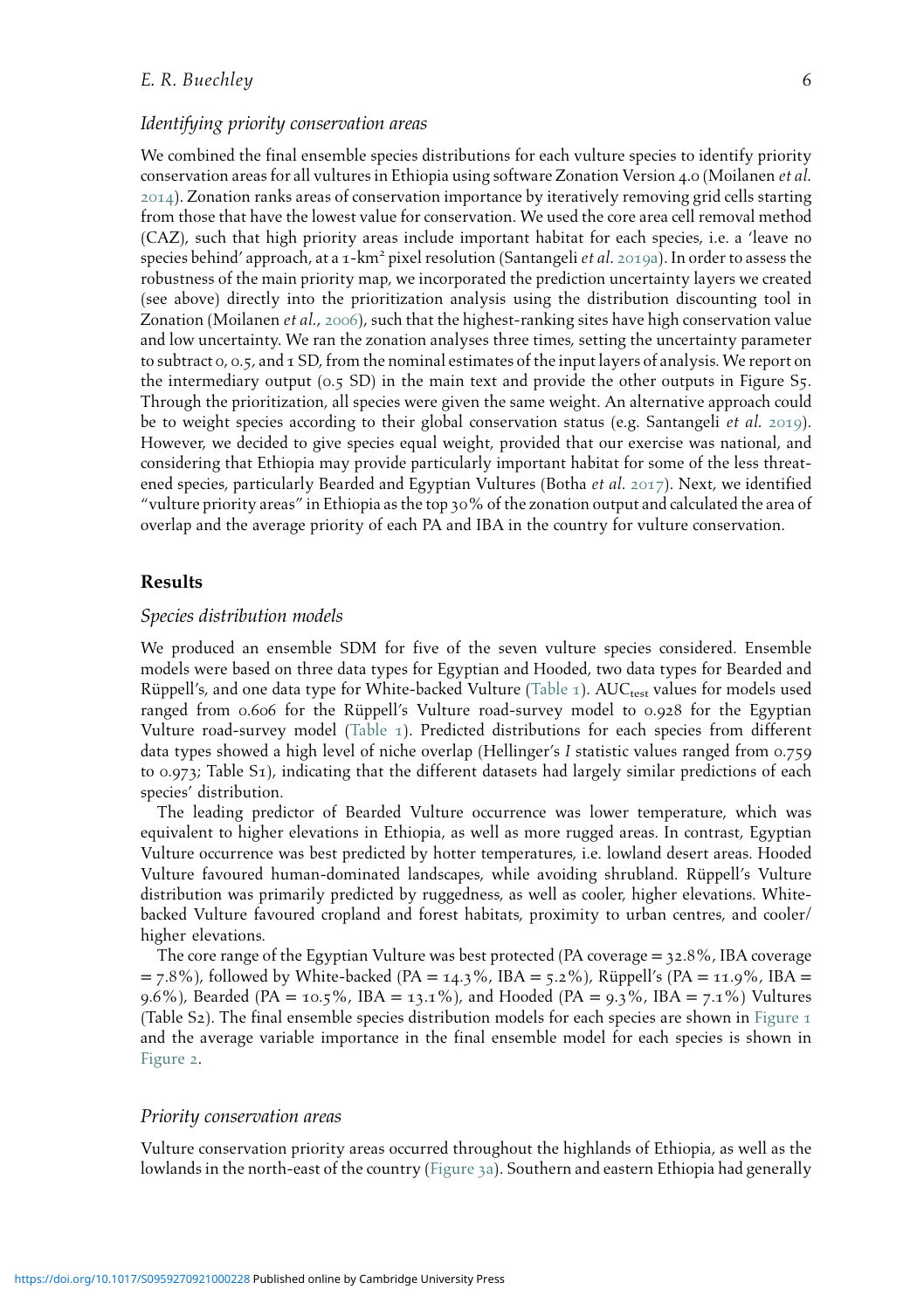<span id="page-6-0"></span>

| Table 1. Features and evaluation metrics of Maxent distribution models for seven vulture species in Ethiopia            |
|-------------------------------------------------------------------------------------------------------------------------|
| based on up to three data types. AUC <sub>test</sub> measures the model's ability to discriminate between conditions at |
| test versus background locations, while $OR_{\text{MTP}}$ measures model overfitting (see text for details). For eBird  |
| and road-survey models, <i>n</i> refers to the number of observations, whereas for telemetry models <i>n</i> refers to  |
| the number of tracked individuals. Models with AUC <sub>rest</sub> <0.6, shaded in grey, were deemed uninformative      |
| and excluded from further analyses. Models were not run for species lacking a sufficient sample size (<20               |
| records for eBird or road-surveys, or $\lt$ s individuals for telemetry) and thus their values are NAs, but are         |
| included here to show sample size $(n)$ .                                                                               |

| Species           | Model     | $\boldsymbol{n}$        | Features  | rm             | Parameters  | AUC.<br>test | OR.<br>mtp | Model<br>weight |
|-------------------|-----------|-------------------------|-----------|----------------|-------------|--------------|------------|-----------------|
|                   | citizen   | 60                      | L         | 3              | 9           | 0.913        | 0.050      | 0.782           |
| Bearded Vulture   | science   |                         |           |                |             |              |            |                 |
|                   | expert    | 29                      | L         | $\overline{4}$ | 9           | 0.860        | 0.071      | 0.651           |
| Bearded Vulture   | survey    |                         |           |                |             |              |            |                 |
|                   | citizen   | 39                      | LQHP      | $\overline{4}$ | 15          | 0.730        | 0.125      | 0.324           |
| Egyptian Vulture  | science   |                         |           |                |             |              |            |                 |
|                   | expert    | 46                      | LQH       | $\overline{4}$ | 15          | 0.928        | 0.000      | 0.819           |
| Egyptian Vulture  | survey    |                         |           |                |             |              |            |                 |
| Egyptian Vulture  | telemetry | 15                      | LQHP      | $\overline{4}$ | 105         | 0.852        | 0.004      | 0.629           |
|                   | citizen   | 513                     | LQ        | $\mathbf I$    | 24          | 0.691        | 0.002      | 0.227           |
| Hooded Vulture    | science   |                         |           |                |             |              |            |                 |
|                   | expert    | 473                     | LQ        | ı              | 31          | 0.735        | 0.013      | 0.338           |
| Hooded Vulture    | survey    |                         |           |                |             |              |            |                 |
| Hooded Vulture    | telemetry | 6                       | LQH       | $\overline{4}$ | 47          | 0.779        | 0.075      | 0.448           |
| Lappet-faced      | citizen   | 25                      | L         | $\overline{4}$ | $\mathbf I$ | 0.489        | 0.042      | $\circ$         |
| Vulture           | science   |                         |           |                |             |              |            |                 |
| Lappet-faced      | expert    | 13                      | <b>NA</b> | NA             | <b>NA</b>   | <b>NA</b>    | NA         | NA              |
| Vulture           | survey    |                         |           |                |             |              |            |                 |
| Lappet-faced      |           | $\overline{2}$          | NA        | <b>NA</b>      | <b>NA</b>   | <b>NA</b>    | NA         | NA              |
| Vulture           | telemetry |                         |           |                |             |              |            |                 |
|                   | citizen   | 128                     | LQH       | $\overline{2}$ | 15          | 0.733        | 0.055      | 0.332           |
| Ruppell's Vulture | science   |                         |           |                |             |              |            |                 |
|                   | expert    | 118                     | L         | $\overline{2}$ | 11          | 0.606        | 0.042      | 0.015           |
| Ruppell's Vulture | survey    |                         |           |                |             |              |            |                 |
| Ruppell's Vulture | telemetry | $\overline{\mathbf{3}}$ | NA        | NA             | <b>NA</b>   | <b>NA</b>    | <b>NA</b>  | <b>NA</b>       |
| White-backed      | citizen   | 164                     | LQ        | $\mathbf 1$    | 19          | 0.563        | 0.037      | $\circ$         |
| Vulture           | science   |                         |           |                |             |              |            |                 |
| White-backed      | expert    | 182                     | LQ        | $\mathbf 1$    | 20          | 0.664        | 0.022      | 0.160           |
| Vulture           | survey    |                         |           |                |             |              |            |                 |
| White-backed      |           | 8                       | LQH       | $\overline{4}$ | 66          | 0.576        | 0.165      | $\circ$         |
| Vulture           | telemetry |                         |           |                |             |              |            |                 |
| White-headed      | citizen   | 17                      | NA        | NA             | <b>NA</b>   | <b>NA</b>    | NA         | NA              |
| Vulture           | science   |                         |           |                |             |              |            |                 |
| White-headed      | expert    | 3                       | <b>NA</b> | <b>NA</b>      | <b>NA</b>   | NA           | <b>NA</b>  | NA              |
| Vulture           | survey    |                         |           |                |             |              |            |                 |
|                   |           |                         |           |                |             |              |            |                 |

lower priority. The highest priority protected areas included Simien Mountains and Yangudi-Rassa National Parks, as well as several national forests [\(Figure](#page-9-0) 3b). These results were robust to uncertainty in predicted vulture distributions (Figure S5). Most of the highest priority IBAs were located in the vicinity of the capital city Addis Ababa in central Ethiopia ([Figure](#page-9-0) 3c). The top 30% vulture priority areas encompassed an area of 338,388 km<sup>2</sup> , of which 19.4% was covered by protected areas and 8.6% was covered by IBAs. See Appendices S2 and S3 for a full list of protected areas and IBAs with their priority rank.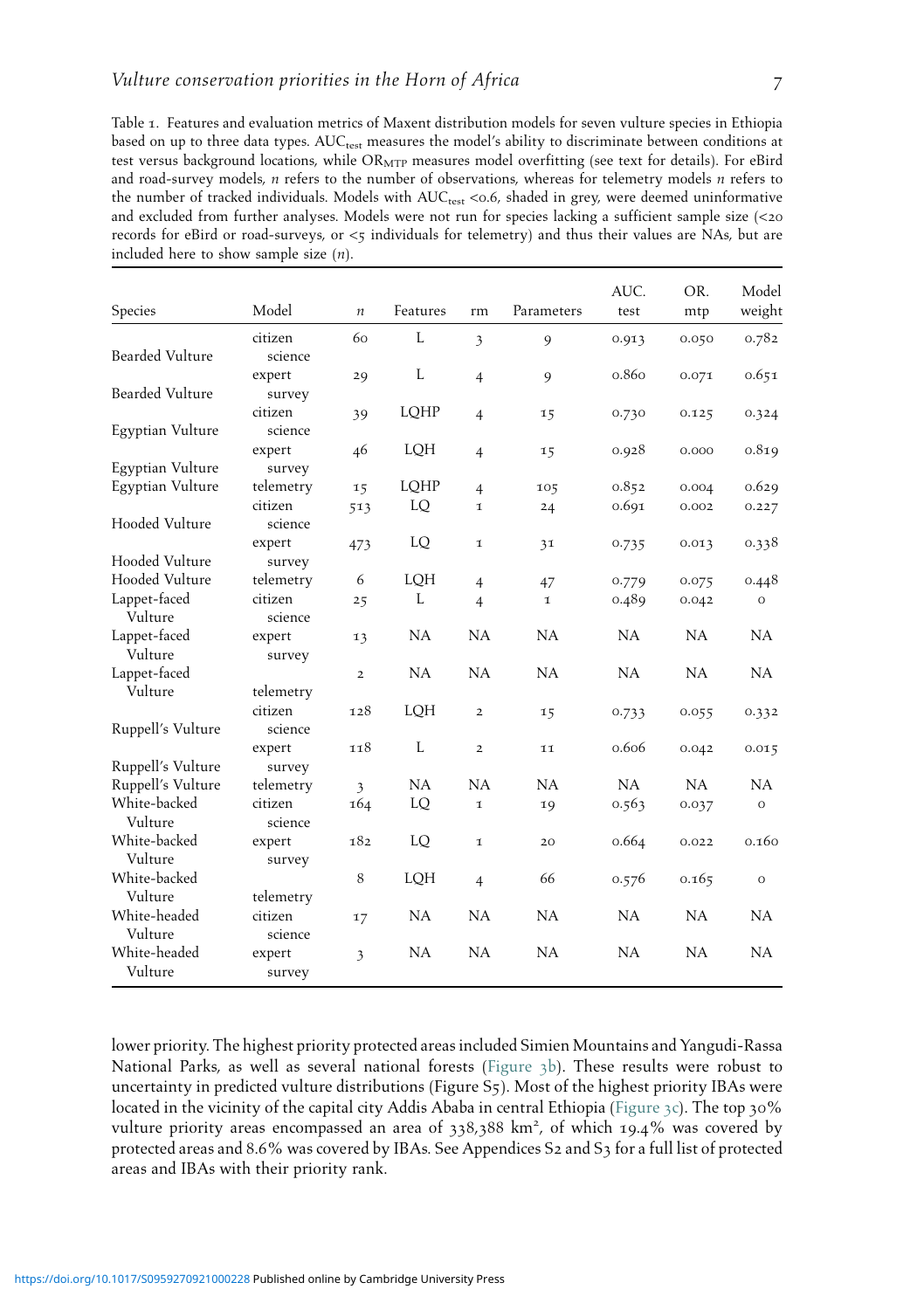<span id="page-7-0"></span>

Figure 1. Ensemble species distribution models for five vulture species in Ethiopia based on up to three data sources per species (eBird, road-survey, satellite telemetry), weighted by their respective predictive accuracy, and summed. The predicted value, i.e. relative habitat suitability, ranges from 0 to 1 and is a measure of the relative probability that a species occurs on the landscape.

#### Discussion

We provide the first quantitative analysis of vulture distributions in Ethiopia to identify spatial conservation priorities. We created ensemble models with up to three data sources per species to incorporate as much information as possible regarding each species' ecological niche. Priority areas occurred broadly in the central highlands of Ethiopia, which provide particularly important habitat for Bearded, Hooded, Rüppell's and White-backed Vultures, as well as the lowlands of north-eastern Ethiopia, which are particularly valuable for the Egyptian Vulture ([Figure](#page-9-0) 1, Figure 3). One-fifth of vulture priority areas were covered by protected areas, while less than one-tenth were covered by IBAs. Species core ranges were variably protected, with the Egyptian Vulture faring best at one-third protected, followed by White-backed Vulture at one-sixth, and all other species at onetenth. That the vast majority (i.e. approximately 80%) of priority areas for vultures in Ethiopia fall outside the protected area network is in contrast to other studies in Africa that have shown vultures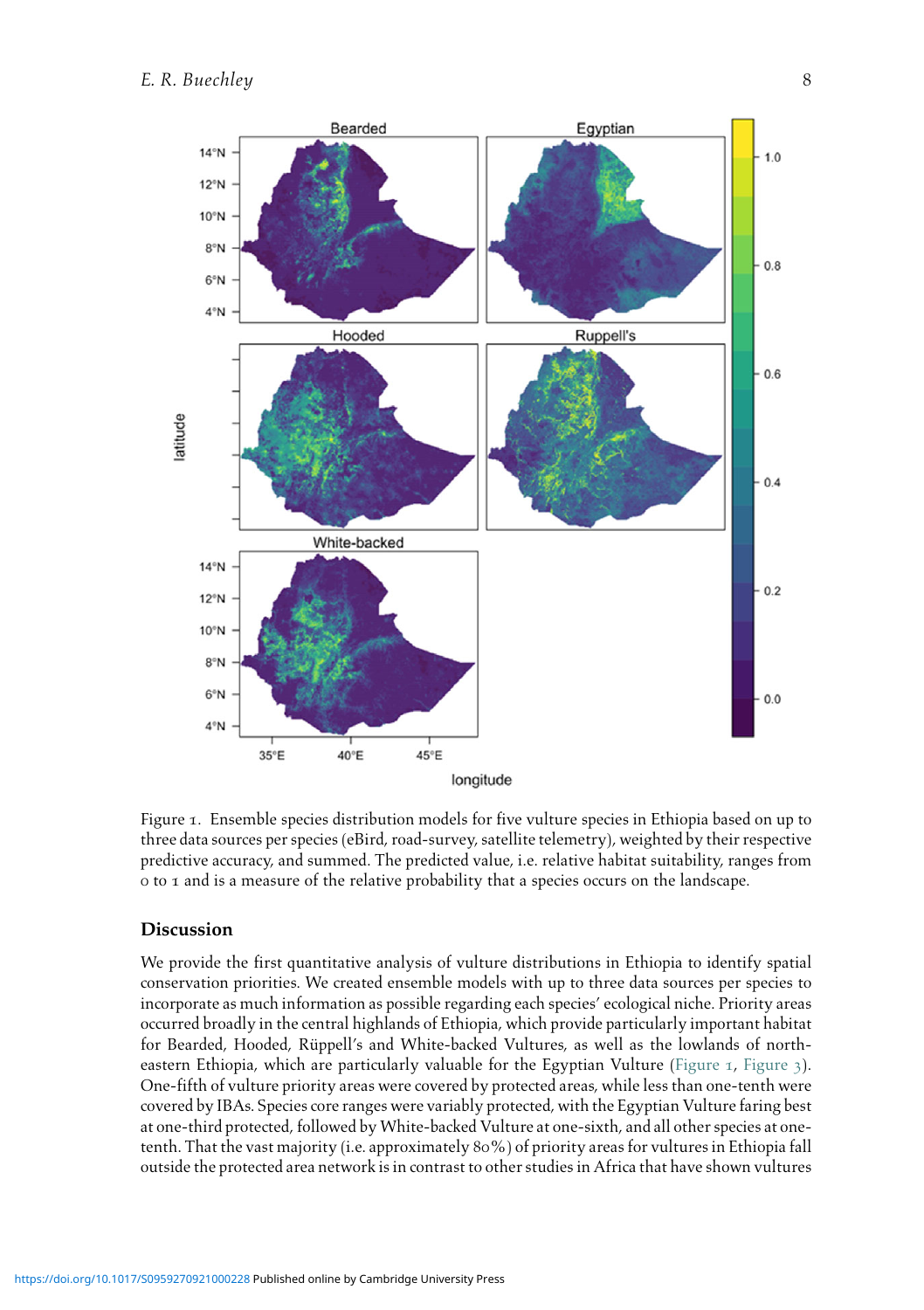<span id="page-8-0"></span>

Figure 2. Average percent contribution of each predictor variable to the final ensemble distribution model for each species.

persist primarily within protected areas across the continent (Thiollay [2006](#page-16-8), Virani et al. [2011](#page-17-1), Pomeroy et al. [2014](#page-15-9), Murn et al. [2016](#page-15-10)), with exceptions for Egyptian and Hooded Vultures (Buechley et al. [2018](#page-13-13), Henriques et al. [2018](#page-14-9)). Our results are strikingly similar to global Old World vulture conservation priority areas, for which one-fifth of the top-priority areas are protected and about one-tenth intersect IBAs (Santangeli et al. [2019](#page-16-3)a).

The limited protection of vulture priority areas indicates that conservation actions must be effective outside the existing protected area network. As has been argued at the global level (Botha et al. [2017](#page-12-2), Santangeli et al. [2019](#page-16-3)a), measures of broad spatial and legislative scope are likely to be necessary to conserve vultures and their respective ecosystem services. Such measures could include legislation aimed at controlling the availability and use of veterinary drugs and poisons that are drivers of vulture declines across Africa (Ogada [2014](#page-15-11)). Further, comprehensive environmental impact assessments should occur prior to energy infrastructure developments to evaluate and mitigate threats to vultures and other biodiversity (Santangeli et al. [2019](#page-16-3)a). It will also be imperative to work closely and collaboratively with stakeholders to identify and address local issues, such as human-wildlife conflict, which could contribute to vulture declines. Given that Ethiopia has a disproportionate role in supporting vulture populations (Botha *et al.* [2017](#page-12-2), Buechley et al. [2019](#page-13-7), Santangeli et al. [2019](#page-16-3)a), yet has among the least economic resources globally (World Bank [2019](#page-17-2)a), we call for increased international attention to and funding for vulture conservation efforts here.

An important next step to improve vulture conservation in the Horn of Africa will be a more detailed assessment of the spatial distribution of threats (Botha *et al.* [2017](#page-12-2)). The use of poisons to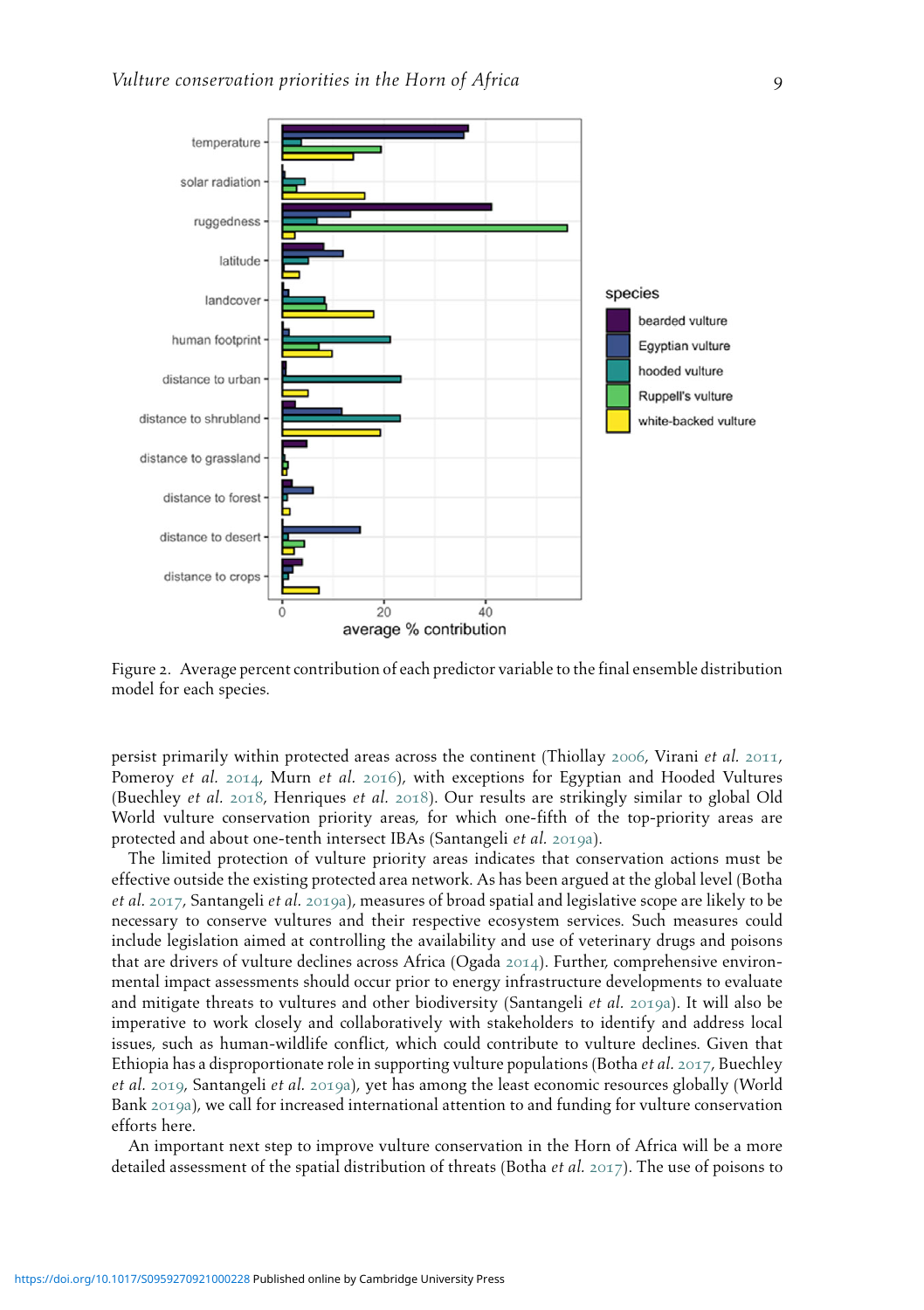<span id="page-9-0"></span>

Figure 3. Spatial conservation priorities for vultures in Ethiopia. Panel a) shows the overall spatial priorities, which is the output of the zonation analysis. Panels b) and c) show the rank priority of the protected area (PAs) and Important Bird and Biodiversity Area (IBAs) networks, as well as the topten highest priority site. The colours of the filled polygons correspond with the scale, ranging from 0 to 1, which is a relative measure of spatial conservation importance for vultures.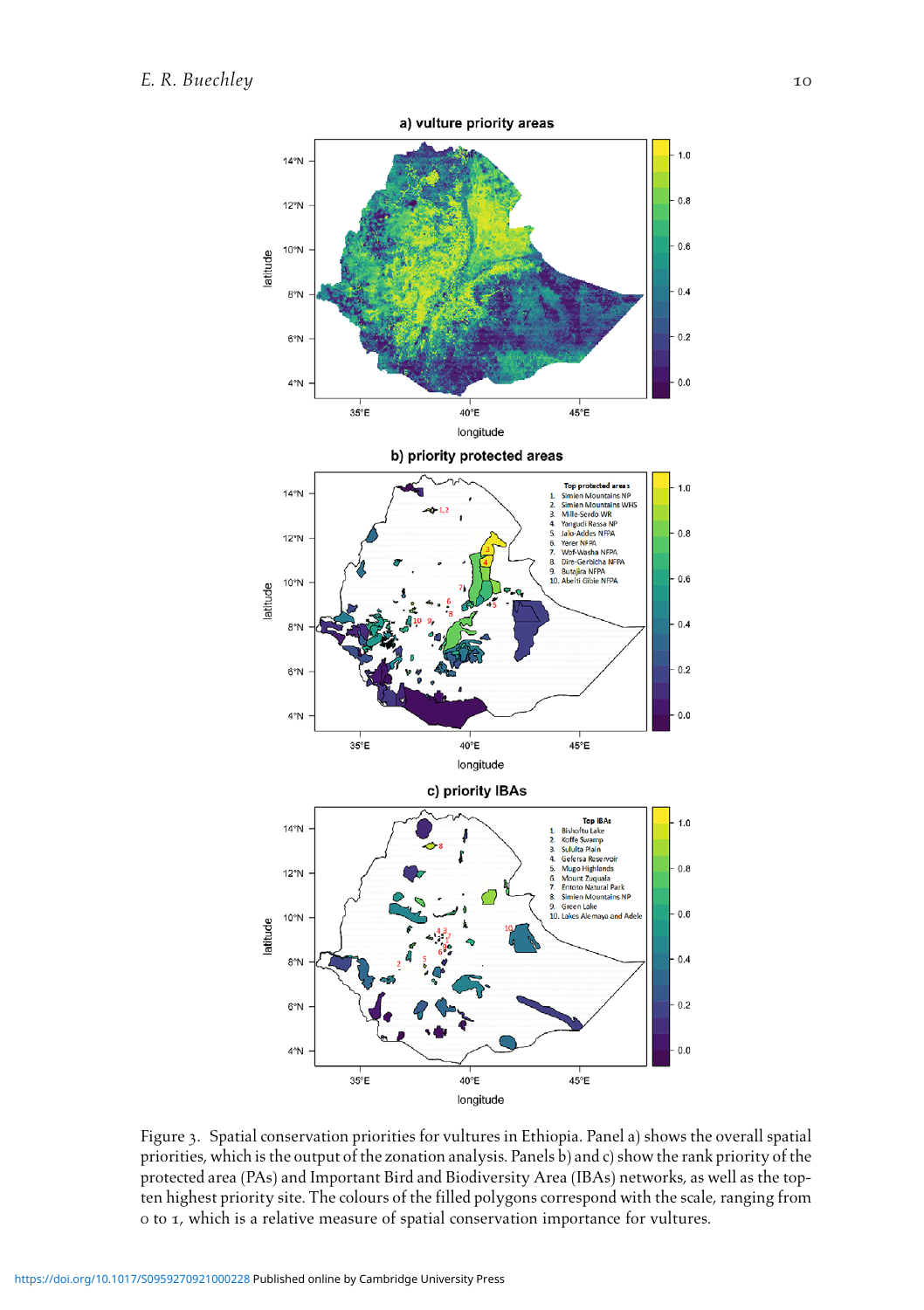control feral dog populations by municipalities is apparently widespread and a major danger for vulture populations (Abebe [2013](#page-12-7)). Further, electrocution on powerlines has been shown to kill Egyptian Vultures in neighboring Sudan (Angelov et al. [2012](#page-12-8)), and, similarly concerning levels of electrocution of vultures have been recently reported in Ethiopia (Bakari et al. [2020](#page-12-9)). Ethiopia also has some of the largest wind energy facilities in Africa, with ambitious development targets to grow this sector (Asress et al.  $2013$ ). While renewable energy expansion is generally a positive strategy for the development of Ethiopia and global environmental sustainability, poorly situated turbines and high voltage transmission lines can be highly detrimental to soaring birds and other wildlife (Barrios and Rodríguez [2004](#page-12-11), Sánchez-Zapata et al. [2016](#page-16-9)). Climate change is also expected to severely impact the region (Soultan *et al.* [2019](#page-16-10)), and, given that temperature was one of the most important predictors for the occurrence of Bearded, Rüppell's, and White-backed Vultures ([Figure](#page-8-0) 2), it could be contributing to range contractions (Simmons and Jenkins [2007](#page-16-11), Phipps et al. [2017](#page-15-12)). Further, we call for a review and update of the IBA network in Ethiopia, which is outdated and largely focused on wetland and riparian areas. The vulture conservation priority areas that were identified herein could be the basis for several additional IBAs, per the A1 Global IBA Criterion for globally threatened species (BirdLife International [2020](#page-12-6)).

The predicted distributions of vultures herein indicate that Egyptian, Hooded, andWhite-backed Vultures favour human dominated landscapes and proximity to urban areas. The Egyptian Vulture is known to regularly congregate at refuse dumps (Tauler-Ametller *et al.* [2017](#page-16-12), Buechley *et al.* [2018](#page-13-13), McGrady et al. [2019](#page-14-10)), and Hooded Vultures are known to associate with humans, particularly in West Africa and Ethiopia (Mundy et al. [1993](#page-15-4), Mullié et al. [2017](#page-15-12), Henriques et al. [2018](#page-14-9), Thompson et al. [2020](#page-16-13)). In contrast, the White-backed Vulture is more widely regarded as averse to human dominated landscapes, or having already declined precipitously in them, to the point that it occurs mainly within protected areas across much of Africa (e.g. Thiollay [2006](#page-16-8), Virani et al. [2011](#page-17-1), Pomeroy et al. [2014](#page-15-9); although note that tracked immatures in southern Africa spent the majority of their time outside of protected areas (Phipps et al. [2013](#page-15-13)). Provided that we tracked Hooded and Egyptian Vultures that were caught in the vicinity of towns, there could be some sampling bias in our models. However, these results are fully congruent with our extensive observations throughout the country. Vulture coexistence with humans in Ethiopia may be regarded as a mutualistic relationship (Gangoso et al. [2013](#page-13-14), Moleón et al. [2014](#page-14-11)). Vulture ecosystem services, while rarely robustly quantified, are now widely recognized (Şekercioğlu [2006](#page-16-14), Buechley and Şekercioğlu [2016](#page-13-3)a,b, Devault et al. [2016](#page-13-5)), including efficient nutrient cycling and carrion removal, reduction in greenhouse gas emissions (Morales-Reyes *et al.* [2015](#page-14-12), [2017](#page-14-13)), controlling problematic facultative scavengers and insects (Ogada et al. [2012](#page-15-6)b, Buechley and Şekercioğlu [2016](#page-13-3)a), and potentially limiting the spread of disease (Markandya *et al.* [2008](#page-14-14), Buechley and SekerciogIu [2016](#page-13-3)a, Sekercio-ğlu et al. [2016](#page-16-15), Plaza et al. [2020](#page-15-0)). Nonetheless, the association of some species of vultures with humans, and their reliance on human waste may constitute an ecological trap for vultures in the  $21<sup>st</sup>$  century (Ogada *et al.* [2012](#page-15-14)a, Buechley and Şekercioğlu [2016](#page-13-3)a).

Notably, we found that the Egyptian Vulture distribution was concentrated in north-eastern Ethiopia. Other research has shown the importance of this area for the species, particularly for overwintering migrant populations (Arkumarev et al.  $2014$ , Buechley et al.  $2018$ ). However, surveys and observations of the species in Ethiopia in the 20<sup>th</sup> century (Ash and Atkins [2009](#page-12-6)) indicated a more widespread distribution, with resident populations throughout the country. Our sample of occurrence records for this species was likely biased towards migrants because 13 of 15 tracked Egyptian Vultures were migrants and road surveys were done when most migrants had already arrived in Ethiopia. Nonetheless, that we had few records across much of Ethiopia indicates potential decline in the resident population in Ethiopia, and merits further investigation.

Unfortunately, we were unable to produce informative models of the distributions of Lappetfaced and White-headed Vultures, due to low sample sizes. Surveys in the last century indicated widespread distributions of both of these species in Ethiopia (Ash and Atkins [2009](#page-12-6)), and recent work has predicted occurrence of the latter species in Ethiopia (Murn et al. [2016](#page-15-10)). However, these species were the least reported from citizen science observations and road surveys ([Table](#page-6-0) 1). This is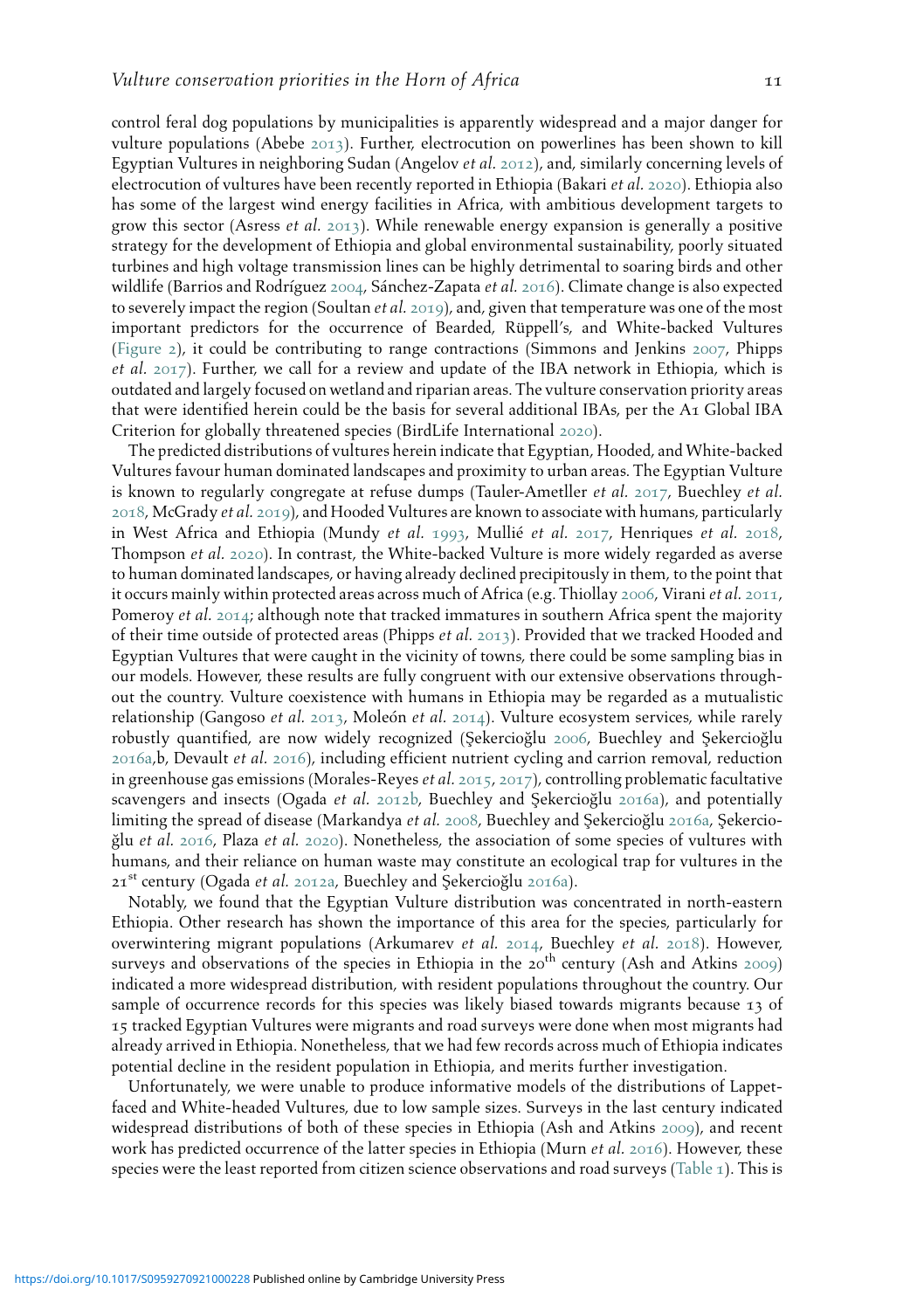not unexpected, as these species are more solitary and averse to human activity. We encourage further targeted survey work on these two species to better understand their distributions, status, and priority conservation areas in the Horn of Africa. Additionally, SDMs built on telemetry and citizen science data from White backed Vulture were uninformative (AUC <0.6; [Table](#page-6-0)  $\perp$ ). We believe this occurred because the White-backed Vulture is a generalist species that can be found across all habitats and elevations, and in both human-dominated and wild environments in Ethiopia, which made it difficult to identify strong signals of habitat association in our models.

There are several potential limitations to our data sources and analyses. In addition to the paucity of data for certain species, as discussed above, we had sparse data from the Somali Region of southeastern Ethiopia due to security issues inhibiting access. Thus, we caution that the modelled predictions for this region are extrapolatory and should be taken as a first indication of potential areas to target further investigations. Further, we recognize that spatial sampling biases across the three data types could have influenced our models. For example, road surveys were restricted to areas proximate to roads, citizen science data tend to be concentrated in human-populated areas, and tracking data may be influenced by individual behaviour and tagging locations. We worked to address these potential biases, following recommendations in Merow *et al.* ([2013](#page-14-6)), by limiting the background sample in each species-data type model to areas that were surveyed or realistically accessible to tracked individuals. To assess how robust our predictions are, we also directly quantified niche overlap between different species-data-type model predictions (Table S1), quantified uncertainty in our predictions (Figure S4, Figure S5), and deducted areas with more uncertainty in our prioritization exercise. Overall results indicated that our models were largely robust to uncertainty. Further, our models lacked some predictor variables that could be important for vulture space use (for example, the location of carcasses). We expect that predictions could thus be further refined if predictive layers existed that more accurately captured important local aspects of vulture ecology (see relevant discussion here: Efrat et al. [2020](#page-13-15), Santangeli et al. [2020](#page-16-16)).

In summary, we provide here the first detailed assessment of vulture distributions and spatial conservation priorities for one of the most important countries for vulture conservation worldwide. The low coverage of vulture priority areas by protected areas, as well as the association between vultures and human-dominated landscapes, indicates a need for actions of wide temporal and spatial scope (Botha et al. [2017](#page-12-2), Santangeli et al. [2019](#page-16-3)a, Perrig et al. [2020](#page-15-15)). Enactment and enforcement of legislation will likely be essential to reduce the availability and use of veterinary drugs and poisons that threaten wildlife (Margalida et al. [2014](#page-15-11), Ogada 2014). Similarly, use of best practices and thorough implementation of environmental impact assessments prior to energy development projects are necessary. Several international conventions and frameworks exist to facilitate development and enforcement of policy relevant to vulture conservation. For example, Ethiopia is a signatory of the Convention on Biological Diversity (CBD), Convention of Migratory Species (CMS), and the Convention on the International Trade of Endangered Species of Wild Fauna and Flora (CITES), which provide guidelines to support the conservation of wildlife, including vultures. Encouragingly, in 2020 Ethiopia also became a signatory of the Raptors MoU, under CMS, which supports specific actions to reduce mortality of raptors and vultures from poisoning and energy infrastructure (Botha et al.  $2017$ ). Such actions, if taken while considering the local social context and in a manner that aids sustainable development, would help to conserve threatened vultures and their critical ecological functions, while also benefiting many other species occurring in this biodiversity hotspot region of global importance. Further, we believe that it is imperative to reduce social and economic inequalities, promote peace, and invest in community-led initiatives in order to achieve biodiversity conservation in Ethiopia (Santangeli et al.  $2019b$  $2019b$ ), especially provided the recent increase in social unrest and violence in the country.

#### Supplementary Materials

To view supplementary material for this article, please visit [http://dx.doi.org/](http://dx.doi.org/10.1017/S0959270921000228)10.1017/ S[0959270921000228](http://dx.doi.org/10.1017/S0959270921000228).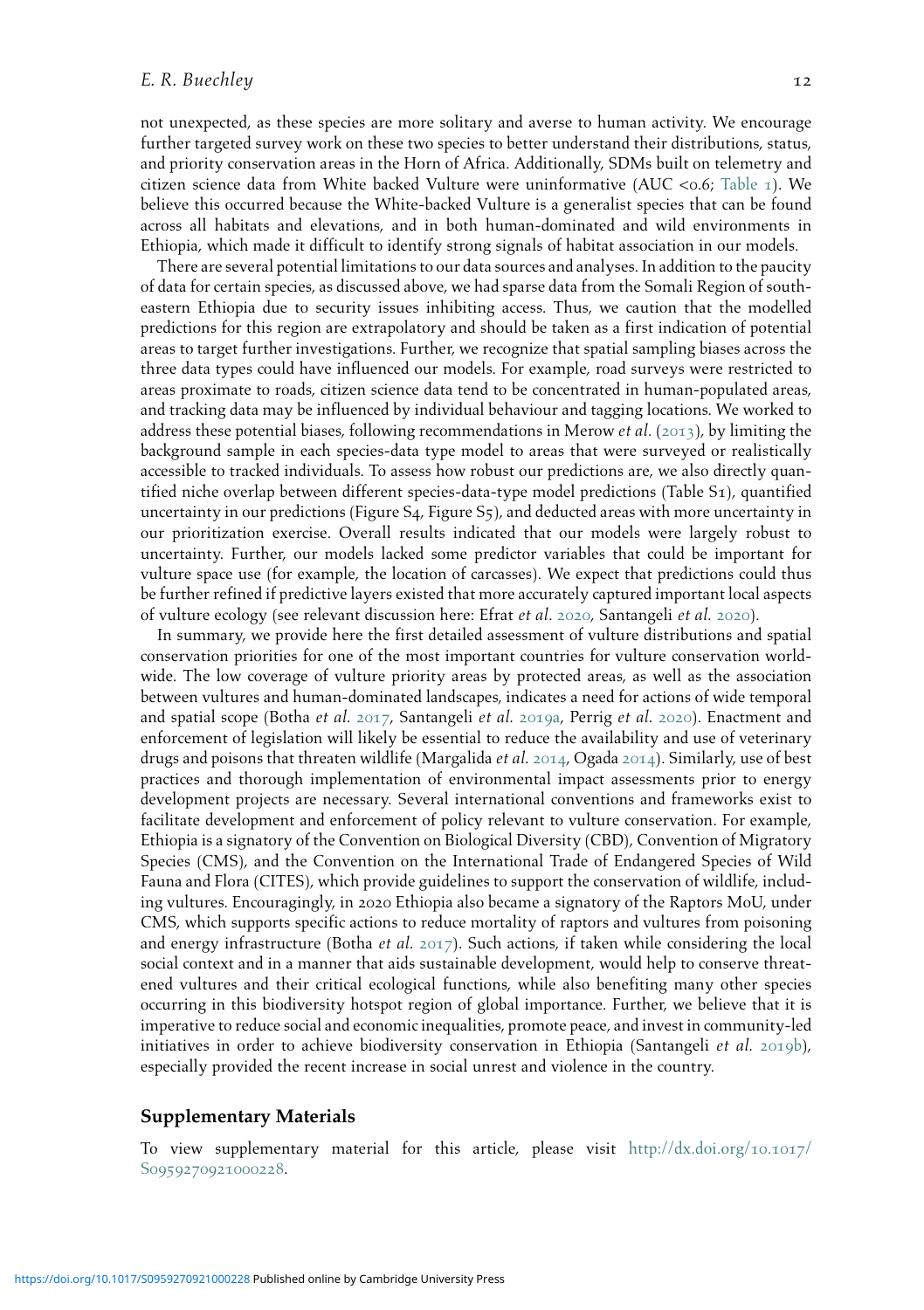# Acknowledgements

We thank the EthiopiaWildlife Conservation Authority for collaboration and research permits. We thank the Ethiopia Wildlife and Natural History Society and Addis Ababa University Department of Zoology for collaboration and technical support. Thanks to Sisay Seyfu for facilitating all work, and to Andres de la Cruz Muñoz, Juan Ramirez Roman, and Gabriel Caucal for participating in surveys. We thank Steffen Oppel, whose constructive comments helped to improve the manuscript. We are grateful to HawkWatch International, the National Geographic Society, the University of Utah, the Deutsche Forschungsgemeinschaft (DFG, German Research Foundation) under Germany's Excellence Strategy – EXC 2117 – 422037984, the Wallace Research Foundation, The Peregrine Fund, Dutch zoos (notably Avifauna and Blijdorp), and WWF Netherlands for funding. The following HawkWatch International donors sponsored the vulture tracking project: Antczak Polich Law, Buddy Woodhouse, Circle of Life Fund, Doug and Tana Hunter, Eva Carlston Academy, Glen and Anneli Bowen, Jane Tatchell, Julia Shaw, Kirsten Collins, Nancy and John Matro, Scott and Amy Florell, SWCA Environmental Consultants, Team Kaddas, Valerie Walker, and Walter and Karen Loewenstern. AS was supported by a Finnish Academy fellowship (1307909).

#### References

- <span id="page-12-9"></span><span id="page-12-7"></span>Abebe, Y. D. (2013) Mass dog poisoning operation in Addis Ababa can have severe repercussions on vulture populations. Vulture News 64: 74–76.
- <span id="page-12-1"></span>Alroy, J. (2017) Effects of habitat disturbance on tropical forest biodiversity. Proc. Natl. Acad. Sci. USA. 114: 6056–6061.
- <span id="page-12-8"></span>Angelov, I., Hashim, I. and Oppel, S. (2012) Persistent electrocution mortality of Egyptian Vultures Neophron percnopterus over 28 years in East Africa. Bird Conserv. Internatn. 23: 1–6.
- <span id="page-12-4"></span><span id="page-12-0"></span>Arkumarev, V., Dobrev, V. and Abebe, Y. (2014) Congregations of wintering Egyptian Vultures Neophron percnopterus in Afar, Ethiopia: present status and implications for conservation. Ostrich 85: 139–145.
- <span id="page-12-11"></span><span id="page-12-5"></span><span id="page-12-3"></span>Aryal, A., Shrestha, U. B., Ji, W., Ale, S. B., Shrestha, S., Ingty, T., Maraseni, T., Cockfield, G. and Raubenheimer, D. (2016) Predicting the distributions of predator (snow leopard) and prey (blue sheep) under climate change in the Himalaya. Ecol. Evol. 6: 4065–4075.
- <span id="page-12-6"></span>Ash, J. and Atkins, J. (2009) Birds of Ethiopia and Eritrea: an atlas of distribution. London, UK: Christopher Helm.
- <span id="page-12-10"></span><span id="page-12-2"></span>Asress, M. B., Simonovic, A., Komarov, D. and Stupar, S. (2013) Wind energy resource development in Ethiopia as an alternative energy future beyond the dominant

hydropower. Renew. Sustain. Energy Rev. 23: 366–378.

- Bakari, S., Mengistu, S., Tesfaye, M., Ruffo, A. D., Oppel, S., Arkumarev, V. and Nikolov, S. C. (2020) Technical report under action A3 of the "Egyptian Vulture New LIFE project": Bird mortality due to hazardous powerlines in East Oromia and Afar regions, Ethiopia, 2019. Nairobi, Kenya: BirdLife Africa.
- Barnosky, A. D., Matzke, N., Tomiya, S., Wogan, G. O. U., Swartz, B., Quental, T. B., Marshall, C., McGuire, J. L., Lindsey, E. L., Maguire, K. C., Mersey, B. and Ferrer, E. A. (2011). Has the Earth's sixth mass extinction already arrived? Nature 471: 51–57.
- Barrios, L. and Rodríguez, A. (2004) Behavioural and environmental correlates of soaring-bird mortality at on-shore wind turbines. J. Appl. Ecol. 41: 72–81.
- Benson, J. F. (2013) Improving rigour and efficiency of use-availability habitat selection analyses with systematic estimation of availability. Methods Ecol. Evol. 4: 244–251.
- BirdLife International (2020) BirdLife Data Zone: Global IBA criteria (consulted September 2020: [http://datazone.birdlife.](http://datazone.birdlife.org/site/ibacritglob) [org/site/ibacritglob](http://datazone.birdlife.org/site/ibacritglob)).
- Botha, A. J., Andevski, J., Bowden, C. G., Gudka, M., Safford, R. J., Tavares, J. and Williams, N. P. (2017) Multi-species action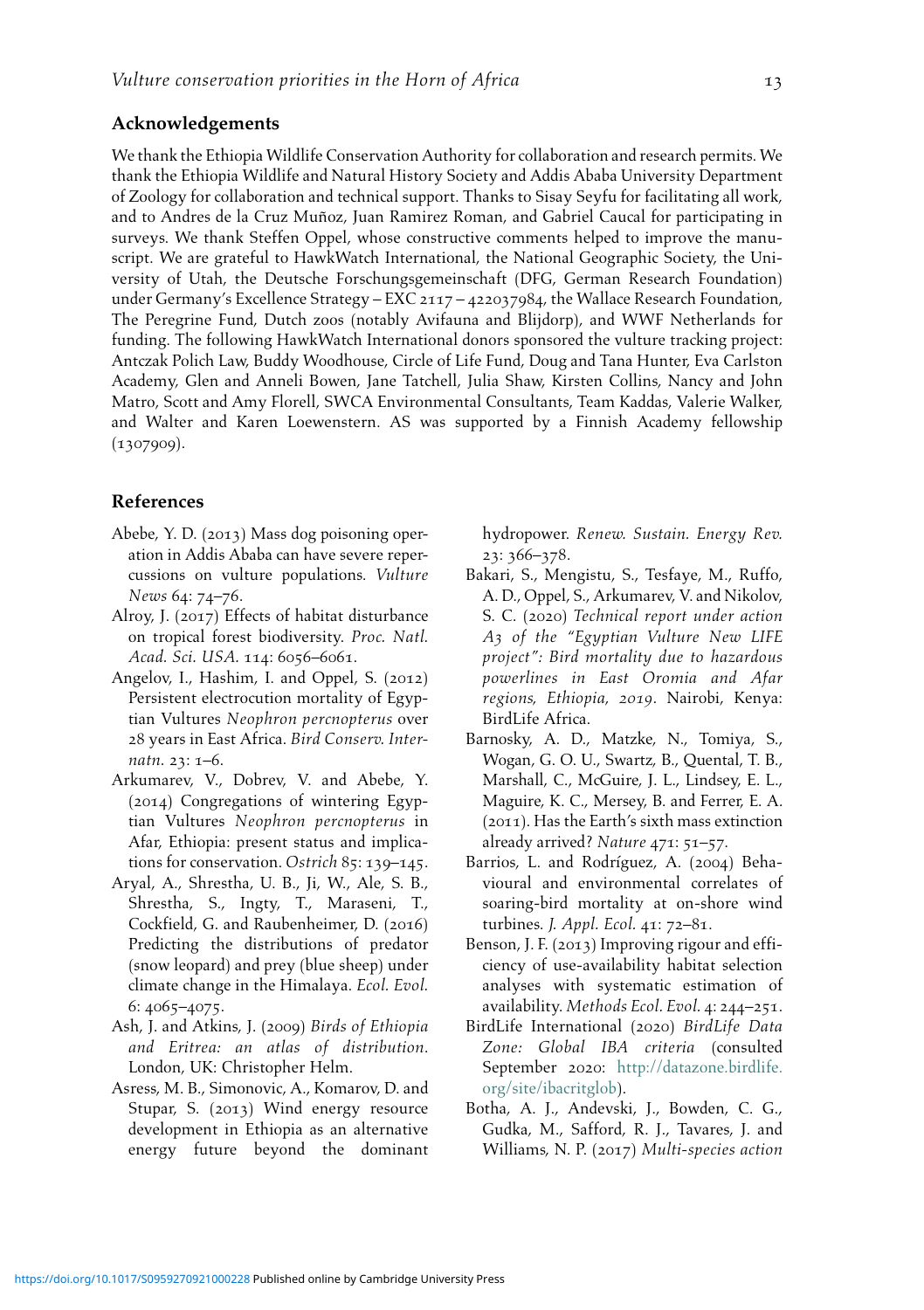plan to conserve African-Eurasian vultures (vulture MsAP). Abu Dhabi, United Arab Emirates: Coordinating Unit of the CMS Raptors MOU. (CMS Raptors MOU Technical Publication No. 5. CMS Technical Series No. 35).

- <span id="page-13-15"></span><span id="page-13-2"></span>Brooks, T. M., Mittermeier, R. A., Fonseca, G. A. B. da, Gerlach, J., Hoffman, M., Lamoreux, J. F., Mittermeier, C. G., Pilgrim, J. D. and Rodrigues, A. S. L. (2006) Global biodiversity conservation priorities. Science 313: 58–62.
- <span id="page-13-13"></span><span id="page-13-11"></span><span id="page-13-10"></span>Buechley, E. R., McGrady, M. J., Çoban, E. and Sekercioğlu, C. H. (2018) Satellite tracking of a wide ranging endangered vulture species to target conservation actions in the Middle East and Horn of Africa. Biodivers. Conserv. 27: 2293–2310.
- <span id="page-13-7"></span>Buechley, E. R., Santangeli, A., Girardello, M., Neate-Clegg, M. H., Oleyar, D. McClure, C. J. W. and Şekercioğlu, Ç. H. (2019) Global raptor research and conservation priorities: tropical raptors fall prey to knowledge gaps. Divers. Distrib. 25: 856–869.
- <span id="page-13-6"></span><span id="page-13-3"></span>Buechley, E. R. and Şekercioğlu, Ç. H. (2016a) The avian scavenger crisis: looming extinctions, trophic cascades, and loss of critical ecosystem functions. Biol. Conserv. 198: 220–228.
- <span id="page-13-4"></span>Buechley, E. R. and Şekercioğlu, Ç. H. (2016b) Vultures. Curr. Biol. 26: R560–R561.
- <span id="page-13-12"></span><span id="page-13-8"></span>Burnham, K. P. and Anderson, D. R. (2004) Multimodel inference: Understanding AIC and BIC in model selection. Sociol. Methods Res. 33: 261–304.
- <span id="page-13-0"></span>Cadotte, M. W., Carscadden, K. and Mirotchnick, N. (2011) Beyond species: Functional diversity and the maintenance of ecological processes and services. J. Appl. Ecol. 48: 1079–1087.
- <span id="page-13-14"></span><span id="page-13-9"></span>Calenge, C. (2011) Home range estimation in R: the adehabitatHR Package. 1-28. [http://](http://cran.r-project.org/web/packages/adehabitatHR/) [cran.r-project.org/web/packages/ade](http://cran.r-project.org/web/packages/adehabitatHR/) [habitatHR/](http://cran.r-project.org/web/packages/adehabitatHR/)
- <span id="page-13-1"></span>Coxen, C. L., Frey, J. K., Carleton, S. A. and Collins, D. P. (2017) Species distribution models for a migratory bird based on citizen science and satellite tracking data. Glob. Ecol. Conserv. 11: 298–311.
- <span id="page-13-5"></span>Devault, T. L., Beasley, J. C., Olson, Z. H., Moleón, M., Carrete, M., Margalida, A.

and Sánchez-zapata, J. A. (2016) Ecosystem services provided by avian scavengers. Pp. 235–270 in C. H. Sekercioglu, D. G. Wenny, and C. J. Whelan, eds. Why birds matter: Avian ecological function and ecosystem services. Chicago, USA: The University of Chicago Press.

- Efrat, R., Hatzofe, O. and Berger-tal, O. (2020) Translating large-scale prioritization models for vultures to local-scale decision making. Conserv. Biol. 5: 1305–1307.
- Elith, J., Phillips, S. J., Hastie, T., Dudík, M., Chee, Y. E. and Yates, C. J. (2011) A statistical explanation of MaxEnt for ecologists. Divers. Distrib. 17: 43–57.
- European Space Agency (2017) African land cover. [https://www.esa.int/ESA\\_Multime](https://www.esa.int/ESA_Multimedia/Images/2017/10/African_land_cover) dia/Images/2017/10[/African\\_land\\_cover](https://www.esa.int/ESA_Multimedia/Images/2017/10/African_land_cover)
- Evans, L. J., Asner, G. P. and Goossens, B. (2018) Protected area management priorities crucial for the future of Bornean elephants. Biol. Conserv. 221: 365–373.
- Ferraz, K., De Barros, M. P. M., De Siqueira, M. F., Alexandrino, E. R., Da Luz, D. T. A. and Do Couto, H. T. Z. (2012) Environmental suitability of a highly fragmented and heterogeneous landscape for forest bird species in south-eastern Brazil. Environ. Conserv. 39: 316–324.
- Fick, S. E. and Hijmans, R. J. (2017) Worldclim 2: New 1-km spatial resolution climate surfaces for global land areas. Int. J. Climatol. 37: 4302–5315.
- Fletcher, R. J. Jr., Hefley, T. J., Robertson, E. P., Zuckerberg, B., McCleery, R. A. and Dorazio, R. M. (2018) A practical guide for combining data to predict species distributions. Ecology 100: e02710.
- Gangoso, L., Agudo, R., Anadon, J. D., De la Riva, M., Suleyman, A. S., Porter, R. and Donazar, J. A. (2013) Reinventing mutualism between humans and wild fauna: insights from vultures as ecosystem services providers. Conserv. Lett. 6: 172–179.
- Ghosh-Harihar, M., An, R., Athreya, R., Borthakur, U., Chanchani, P., Chetry, D., Datta, A., Harihar, A., Karanth, K. K., Mariyam, D., Mohan, D., Onial, M., Ramakrishnan, U., Robin, V. V., Saxena, A., Shahabuddin, G., Thatte, P., Vijay, V., Wacker, K., Mathur, V. B., Pimm, S. L. and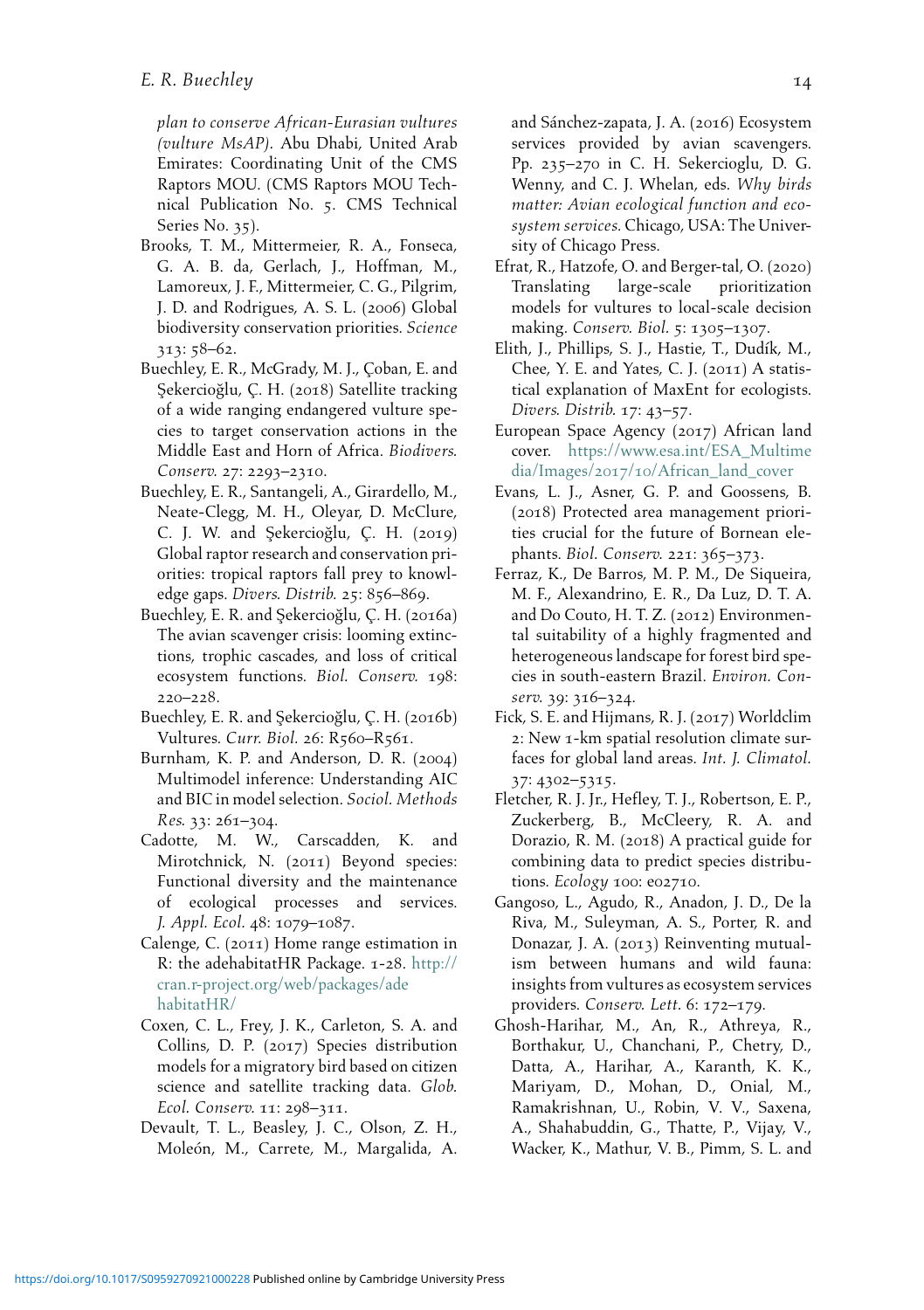Price, T. D. (2019) Protected areas and biodiversity conservation in India. Biol. Conserv. 237: 114–124.

- <span id="page-14-10"></span><span id="page-14-1"></span>Guisan, A. and Thuiller, W. (2005) Predicting species distribution: Offering more than simple habitat models. Ecol. Lett. 8: 993–1009.
- <span id="page-14-9"></span>Henriques, M., Granadeiro, J. P., Monteiro, H., Nuno, A., Lecoq, M., Cardoso, P., Regalla, A. and Catry, P. (2018) Not in wilderness: African vulture strongholds remain in areas with high human density. PLoS One 13: e0190594.
- <span id="page-14-6"></span><span id="page-14-2"></span>Horns, J. J., Adler, F. R. and Şekercioğlu, C. H. (2018) Using opportunistic citizen science data to estimate avian population trends. Biol. Conserv. 221: 151–159.
- <span id="page-14-3"></span>IUCN and UNEP-WCMC (2018) The World Database on Protected Areas (WDPA). Gland, Switzerland: IUCN.
- <span id="page-14-7"></span><span id="page-14-4"></span>Johnston, A., Hochachka, W. M., Strimas-Mackey, M., Gutierrez, V. R., Robinson, O. J., Miller, E. T., Auer, T., Kelling, S. T. and Fink, D. (2019) Best practices for making reliable inferences from citizen science data: case study using eBird to estimate species distributions. bioRxiv 574392.
- <span id="page-14-8"></span><span id="page-14-0"></span>Joppa, L. N., O'Connor, B., Visconti, P., Smith, C., Geldmann, J., Hoffmann, M., Watson, J. E. M., Butchart, S. H. M., Virah-Sawmy, M., Halpern, B. S., Ahmed, S. E., Balmford, A., Sutherland, W. J., Harfoot, M., Hilton-Taylor, C., Foden, W., Minin, E. Di, Pagad, S., Genovesi, P., Hutton, J. and Burgess, N. D. (2016. Filling in biodiversity threat gaps. Science 352: 416–418.
- <span id="page-14-11"></span><span id="page-14-5"></span>Kendall, C. J., Virani, M. Z., Hopcraft, J. G. C., Bildstein, K. L. and Rubenstein, D. I. (2014) African vultures don't follow migratory herds: scavenger habitat use is not mediated by prey abundance. PLoS One 9: 1–8.
- <span id="page-14-15"></span><span id="page-14-13"></span>Margalida, A., Bogliani, G., Bowden, C. G. R., Donazar, J. A., Genero, F., Gilbert, M., Karesh, W. B., Kock, R., Lubroth, J., Manteca, X., Naidoo, V., Neimanis, A., Sanchez-Zapata, J. A., Taggart, M. A., Vaarten, J., Yon, L., Kuiken, T. and Green, R. E. (2014) Science and regulation. One Health approach to use of veterinary pharmaceuticals. Science 346: 1296–1298.
- <span id="page-14-14"></span><span id="page-14-12"></span>Markandya, A., Taylor, T., Longo, A., Murty, M. N., Murty, S. and Dhavala, K. (2008)

Counting the cost of vulture decline—an appraisal of the human health and other benefits of vultures in India. Ecol. Econ. 67: 194–204.

- McGrady, M. J., Karelus, D. L., Rayaleh, H. A., Sarrouf Willson, M., Meyburg, B.-U., Oli, M. K. and Bildstein, K. (2019) Home ranges and movements of Egyptian Vultures Neophron percnopterus in relation to rubbish dumps in Oman and the Horn of Africa. Bird Study [https://doi.org/](https://doi.org/10.1080/00063657.2018.1561648)10.1080/ [00063657](https://doi.org/10.1080/00063657.2018.1561648).2018.1561648.
- Merow, C., Smith, M. J. and Silander, J. A. (2013) A practical guide to MaxEnt for modeling species' distributions: What it does, and why inputs and settings matter. Ecography (Cop.). 36: 1058–1069.
- Miller, D. A. W., Pacifici, K., Sanderlin, J. S. and Reich, B. J. (2019) The recent past and promising future for data integration methods to estimate species' distributions. Methods Ecol. Evol. 10: 22–37.
- Moilanen, A., Pouzols, F. M., Meller, L., Veach, V., Arponen, A., Leppänen, J. and Kujala, H. (2014) Zonation- Spatial Conservation Planning Methods and Software Version 4 User Manual. [https://researchportal.hel](https://researchportal.helsinki.fi/en/publications/zonation-spatial-conservation-planning-framework-and-software-ver) [sinki.fi/en/publications/zonation-spatial](https://researchportal.helsinki.fi/en/publications/zonation-spatial-conservation-planning-framework-and-software-ver)[conservation-planning-framework-and](https://researchportal.helsinki.fi/en/publications/zonation-spatial-conservation-planning-framework-and-software-ver)[software-ver](https://researchportal.helsinki.fi/en/publications/zonation-spatial-conservation-planning-framework-and-software-ver)
- Moilanen, A., Wintle, B. A., Elith, J. and Burgman, M. (2006) Uncertainty analysis for regional-scale reserve selection. Conserv. Biol. 20: 1688–1697.
- Moleón, M., Sánchez-Zapata, J. a., Margalida, A., Carrete, M., Owen-Smith, N. and Donázar, J. A. (2014) Humans and scavengers: The evolution of interactions and ecosystem services. Bioscience 64: 394–403.
- Morales-Reyes, Z., Pérez-García, J. M., Moleón, M., Botella, F., Carrete, M., Donázar, J. A., Cortés-Avizanda, A., Arrondo, E., Moreno-Opo, R., Jiménez, J., Margalida, A. and Sánchez-Zapata, J. A. (2017) Evaluation of the network of protection areas for the feeding of scavengers in Spain: from biodiversity conservation to greenhouse gas emission savings. J. Appl. Ecol. 54: 1120–1129.
- Morales-Reyes, Z., Pérez-García, J. M., Moleón, M., Botella, F., Carrete, M., Lazcano, C., Moreno-Opo, R., Margalida,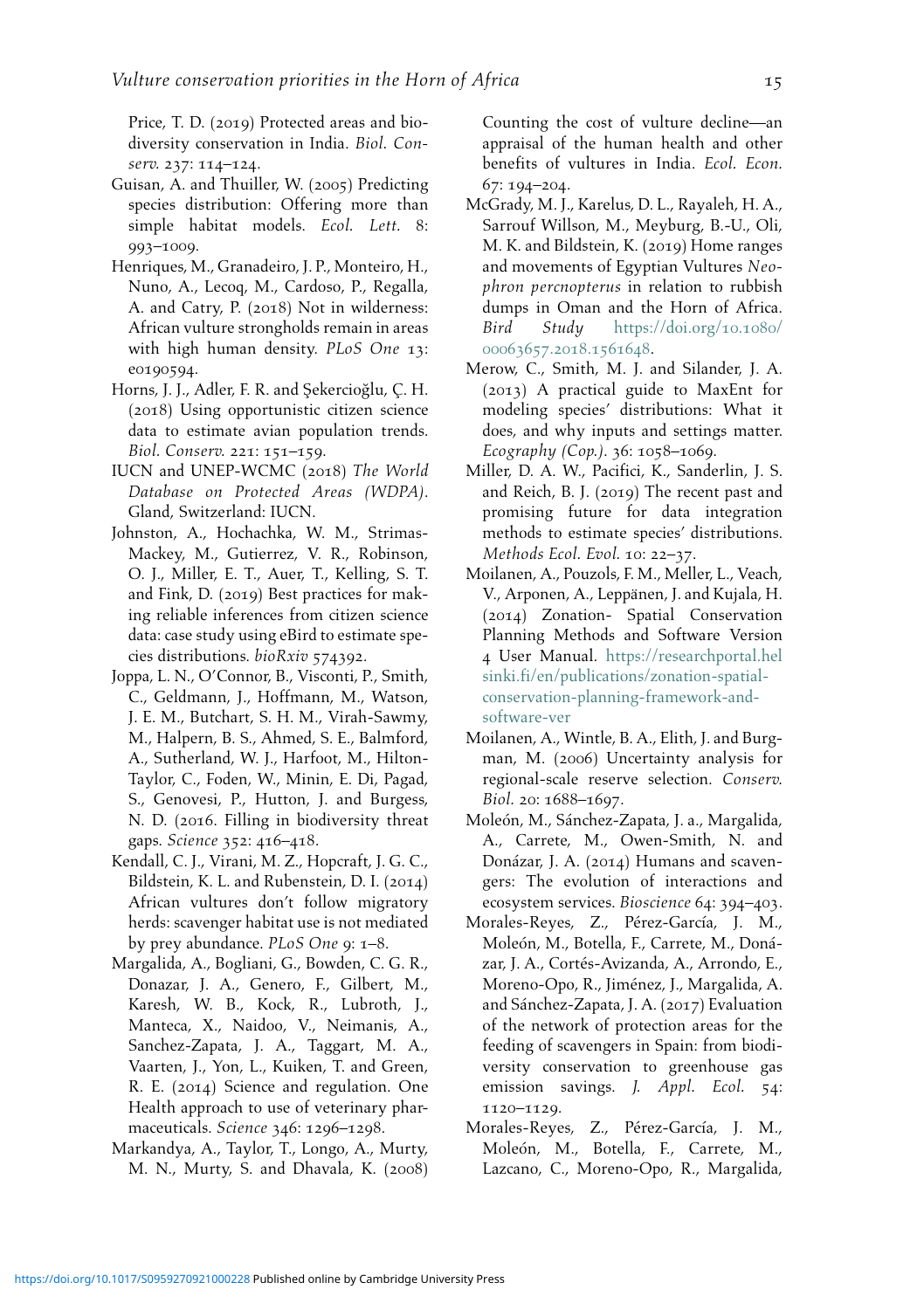<span id="page-15-15"></span>A., Donázar, J. A. and Sánchez-Zapata, J. A. (2015) Supplanting ecosystem services provided by scavengers raises greenhouse gas emissions. Sci. Rep. 5:.

- <span id="page-15-7"></span><span id="page-15-2"></span>Mukherjee, A., Galligan, T. H., Prakash, V., Paudel, K., Khan, U., Prakash, S., Ranade, S., Shastri, K., Dave, R., Donald, P. and Bowden, C. (2014) Vulture Safe Zones to save Gyps Vultures in South Asia. Mistnet 53: 1–38.
- <span id="page-15-12"></span>Mullié, W. C., Couzi, F., Diop, M. S., Piot, B., Peters, T. and Reynaud, P. A. (2017) The decline of an urban Hooded Vulture Necrosyrtes monachus population in Dakar, Senegal, over 50 years. Ostrich 88: 131–138.
- <span id="page-15-13"></span><span id="page-15-4"></span>Mundy, P. P., Bunchart, D., Ledger, J. and Piper, S. (1993) The vultures of Africa. London, UK: Academic Press.
- <span id="page-15-10"></span><span id="page-15-0"></span>Murn, C., Mundy, P., Virani, M. Z., Borello, W. D., Holloway, G. J. and Thiollay, J.-M. (2016) Using Africa's protected area network to estimate the global population of a threatened and declining species: a case study of the Critically Endangered Whiteheaded Vulture Trigonoceps occipitalis. Ecol. Evol. 6: 1092–1103.
- <span id="page-15-9"></span><span id="page-15-1"></span>Muscarella, R., Galante, P. J., Soley-Guardia, M., Boria, R. A., Kass, J. M., Uriarte, M. and Anderson, R. P. (2014) ENMeval: An R package for conducting spatially independent evaluations and estimating optimal model complexity for Maxent ecological niche models. Methods Ecol. Evol. 5: 1198–1205.
- <span id="page-15-3"></span>Neate-Clegg, M.H.C., Horns, J.J., Adler, F.R., Kemahlı Aytekin, M.Ç., Şekercioğlu, Ç.H. 2020. Monitoring the world's bird populations with community science data. Biological Conservation 248: 108653.
- <span id="page-15-11"></span><span id="page-15-5"></span>Ogada, D. L. (2014) The power of poison: pesticide poisoning of Africa's wildlife. Ann. N.Y. Acad. Sci. 1322: 1–20.
- <span id="page-15-14"></span><span id="page-15-8"></span>Ogada, D. L., Keesing, F. and Virani, M. (2012a) Dropping dead: causes and consequences of vulture population declines worldwide. Ann. N.Y. Acad. Sci. 1249: 57–71.
- <span id="page-15-6"></span>Ogada, D., Torchin, M., Kinnaird, M. and Ezenwa, V. (2012b) Effects of vulture declines on facultative scavengers and potential implications for mammalian disease transmission. Conserv. Biol. 26: 453–460.
- Perrig, P. L., Lambertucci, S. A., Cruz, J., Alarcón, P. A. E., Plaza, P. I., Middleton, A. D., Blanco, G., Sánchez-Zapata, J. A., Donázar, J. A. and Pauli, J. N. (2020) Identifying conservation priority areas for the Andean condor in southern South America. Biol. Conserv. 243: 108494.
- Phillips, S. J., Anderson, R. P. and Schapire, R. E. (2006) Maximum entropy modeling of species geographic distributions. 190: 231–259.
- Phipps, W. L., Diekmann, M., MacTavish, L. M., Mendelsohn, J. M., Naidoo, V., Wolter, K. and Yarnell, R. W. (2017) Due south: A first assessment of the potential impacts of climate change on Cape vulture occurrence. Biol. Conserv. 210: 16–25.
- Phipps, W. L., Willis, S. G., Wolter, K. and Naidoo, V. (2013) Foraging ranges of immature African White-Backed Vultures (Gyps africanus) and their use of protected areas in Southern Africa. PLoS One 8: e52813.
- Plaza, P. I., Blanco, G. and Lambertucci, S. A. (2020) Implications of bacterial, viral and mycotic microorganisms in vultures for wildlife conservation, ecosystem services and public health. Ibis 162: 1109–1124.
- Plaza, P. I., Martínez-López, E. and Lambertucci, S. A. (2019) The perfect threat: Pesticides and vultures. Sci. Total Environ. 687: 1207–1218.
- Pomeroy, D., Shaw, P., Opige, M., Kaphu, G., Ogada, D. L. and Virani, M. Z. (2014) Vulture populations in Uganda: using road survey data to measure both densities and encounter rates within protected and unprotected areas. Bird Conserv. Internatn. 25: 399–414.
- R Core Team (2019) R: A language and environment for statistical computing. Vienna, Austria: R Foundation for Sytistical Computing.
- Randin, C. F., Dirnböck, T., Dullinger, S., Zimmermann, N. E., Zappa, M. and Guisan, A. (2006) Are niche-based species distribution models transferable in space? J. Biogeogr. 33: 1689–1703.
- Robinson, N., Regetz, J. and Guralnick, R. P. (2014) EarthEnv-DEM90: A nearly-global, void-free, multi-scale smoothed, 90m digital elevation model from fused ASTER and SRTM data. ISPRS J. Photogramm. Remote Sens. 87: 57–67.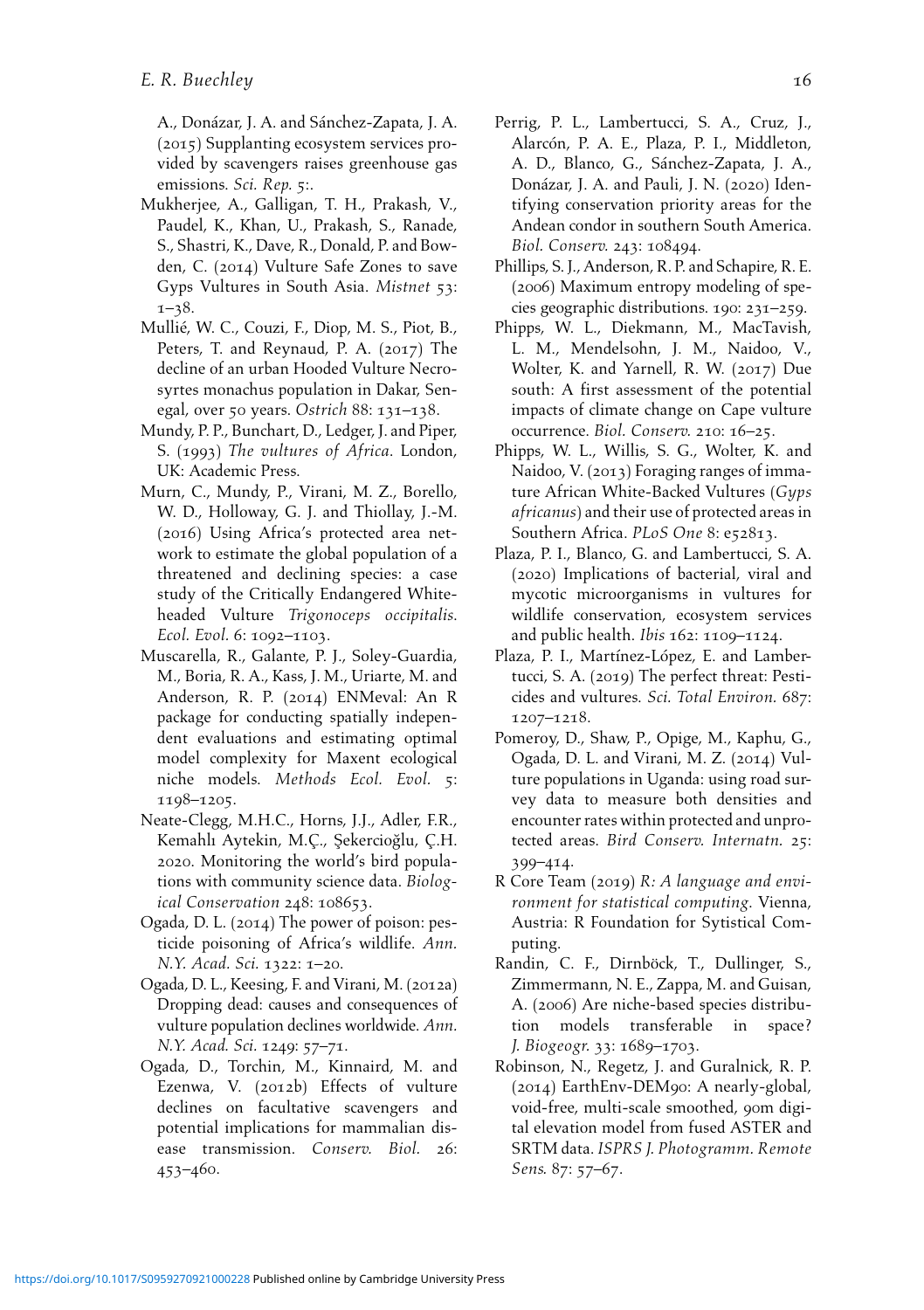- <span id="page-16-1"></span>Runge, C. A., Martin, T. G., Possingham, H. P., Willis, S. G. and Fuller, R. A. (2014) Conserving mobile species. Front. Ecol. Environ. 12: 395–402.
- <span id="page-16-11"></span><span id="page-16-2"></span>Runge, C. A., Watson, J. E. M., Butchart, S. H. M., Hanson, J. O., Possingham, H. P. and Fuller, R. A. (2015) Protected areas and global conservation of migratory birds. Science 350: 1255–1258.
- <span id="page-16-10"></span><span id="page-16-9"></span><span id="page-16-5"></span>Sánchez-Zapata, J. A., Clavero, M., Carrete, M., DeVault, T. L., Hermoso, V., Losada, M. A., Polo, M. J., Sánchez-Navarro, S., Pérez-García, J. M., Botella, F., Ibáñez, C. and Donázar, J. A. (2016) Effects of renewable energy production and infrastructure on wildlife. Wildl. Res. Monogr. Springer International Publishing, Switzerland, pp. 97–123.
- <span id="page-16-7"></span><span id="page-16-4"></span>Santangeli, A., M. Girardello, E. Buechley, A. Botha, E. Di Minin, and A. Moilanen (2019). Priority areas for conservation of Old World vultures. Conservation Biology 33:1056– 1065.
- <span id="page-16-3"></span>Santangeli, A., Girardello, M., Buechley, E., Botha, A., Minin, E. Di and Moilanen, A. (2019a) Priority areas for conservation of Old World vultures. Conserv. Biol. 5: 1056–1065.
- <span id="page-16-16"></span><span id="page-16-12"></span>Santangeli, A., Girardello, M., Buechley, E., Botha, A., Minin, E. Di and Moilanen, A. (2020) Importance of complementary approaches for efficient vulture conservation: reply to Efrat et al. Conserv. Biol. 10.1111/cobi.[13579](https://doi.org/10.1111/cobi.13579).
- <span id="page-16-17"></span><span id="page-16-6"></span>Santangeli, A., Girardello, M., Buechley, E. R., Eklund, J. and Phipps, W. L. (2019b) Navigating spaces for implementing raptor research and conservation under varying levels of violence and governance in the Global South. Biol. Conserv. 239: 108212.
- <span id="page-16-14"></span><span id="page-16-8"></span>Sekercioğlu, C. H. (2006) Ecological significance of bird populations. Handbook of the birds of the world. 11: 15–51. Barcelona, Spain: Lynx Edicions.
- <span id="page-16-13"></span><span id="page-16-0"></span>Şekercioğlu, Ç. H. (2010) Ecosystem functions and services. Pp.45–72 in N. S. Sodhi and P. Ehrlich, eds. Conservation biology for all. Oxford, UK: Oxford University Press.
- <span id="page-16-15"></span>Şekercioğlu, Ç. H., Whenny, D. and Whelan, C. J. (2016) Why birds matter: avian ecological function and ecosystem services,

C. H. Sekercioğlu D. Whenny and C. J. Whelan (eds.), Chicago, USA: University of Chicago Press.

- Simmons, R. E. and Jenkins, A. R. (2007) Is climate change influencing the decline of Cape and Bearded Vulures in southern Africa ? Vulture News 56: 41–51.
- Soultan, A., Wikelski, M. and Safi, K. (2019) Risk of biodiversity collapse under climate change in the Afro-Arabian region. Sci. Rep. 9: 1–12.
- Phillips, S. J. and Dudík, R. E. S. (2020) Maxent software for modeling species niches and distributions (consulted March 2020: [http://biodiversityinformatics.amnh.org/](http://biodiversityinformatics.amnh.org/open_source/maxent/) [open\\_source/maxent/\)](http://biodiversityinformatics.amnh.org/open_source/maxent/).
- Sullivan, B. L., Aycrigg, J. L., Barry, J. H., Bonney, R. E., Bruns, N., Cooper, C. B., Damoulas, T., Dhondt, A. A., Dietterich, T., Farnsworth, A., Fink, D., Fitzpatrick, J. W., Fredericks, T., Gerbracht, J., Gomes, C., Hochachka, W. M., Iliff, M. J., Lagoze, C., La Sorte, F. A., Merrifield, M., Morris, W., Phillips, T. B., Reynolds, M., Rodewald, A. D., Rosenberg, K. V., Trautmann, N. M., Wiggins, A., Winkler, D. W., Wong, W. K., Wood, C. L., Yu, J. and Kelling, S. (2014) The eBird enterprise: An integrated approach to development and application of citizen science. Biol. Conserv. 169: 31–40.
- Tauler-Ametller, H., Hernández-Matías, A., Pretus, J. L. and Real, J. (2017) Landfills determine the distribution of an expanding breeding population of the endangered Egyptian Vulture Neophron percnopterus. Ibis 159: 757–768.
- Taylor, A. T., Hafen, T., Holley, C. T., González, A. and Long, J. M. (2020) Spatial sampling bias and model complexity in stream-based species distribution models: A case study of Paddlefish (Polyodon spathula) in the Arkansas River basin, USA. Ecol. Evol. 10: 705–717.
- Thiollay, J.-M. (2006) The decline of raptors in West Africa: long-term assesment and the role of protected areas. Ibis 148: 240–254.
- Thompson, L. J., Barber, D., Bechard, M., Botha, A. J., Wolter, K., Neser, W., Buechley, E. R., Reading, R., Garbett, R., Hancock, P., Maude, G., Virani, M. Z., Thomsett, S., Lee, H., Ogada, D., Barlow, C. R. and Bildstein, K. L. (2020) Variation in monthly sizes of